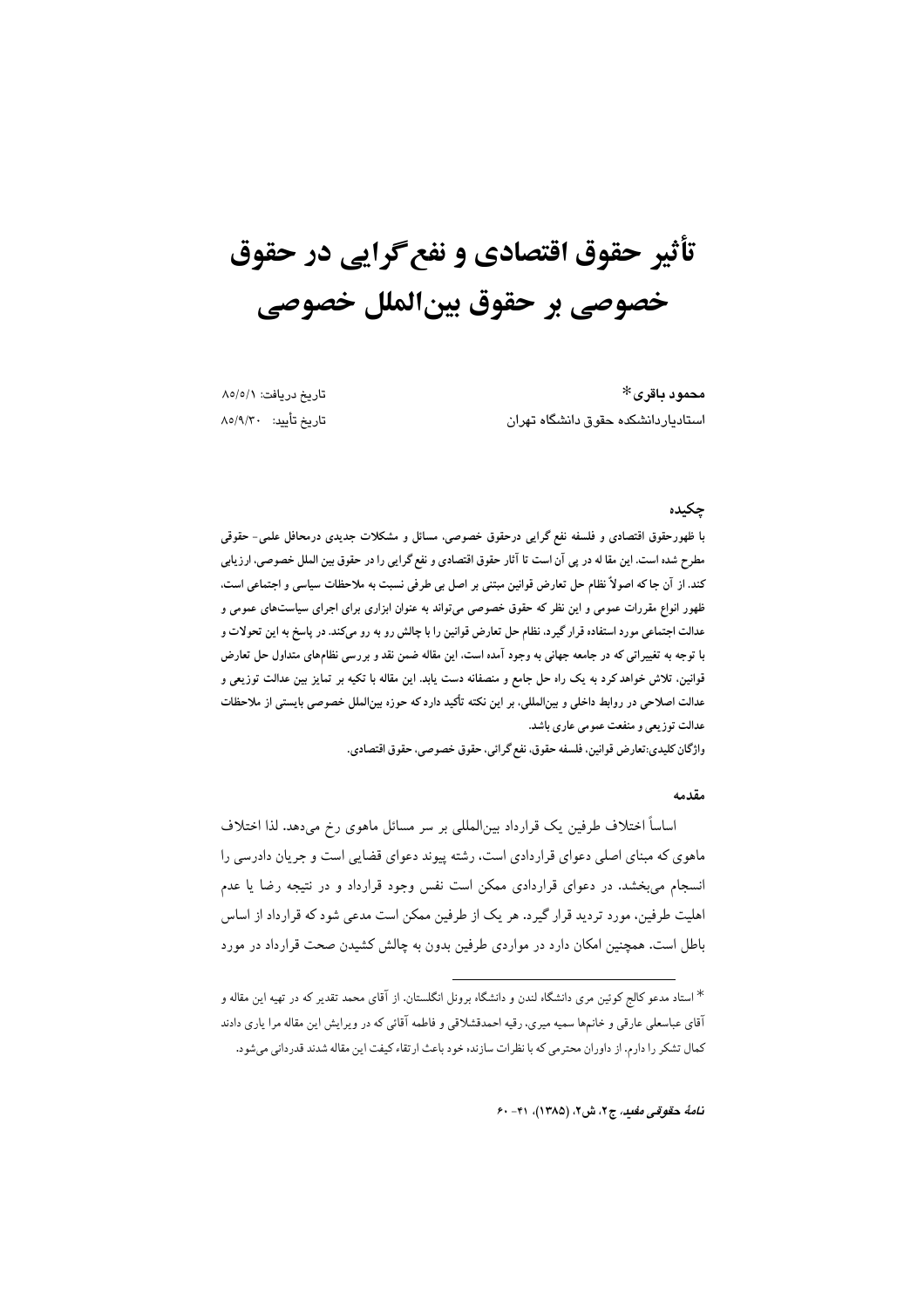جنبهای ماهوی اختلاف پیداکرده و در نتیجه از یک مرجع ثالث تقاضای فصل خصومت کنند. در این مقاله در میان علل مختلف دعوا، تأکید بر مواردی است که منشأ اختلاف میان طرف،ا یک امر مربوط به حقوق عمومي و جمعي است كه بر حقوق و تعهدات خصوصي تأثير دارد (Vischer, 1992:158).

در هر حال، رسیدگی به دعاوی خصوصی بین المللی مستلزم انتخاب قانون حاکم است (27- Libling, 1987:22 ). معمولاً طرفين يك قرارداد بين|لمللي قانوني را از ييش انتخاب ميكنند تا بر روابطشان حاکم باشد با وجود این حتبی در این صورت بر سر حدود و حتبی وجود این انتخاب ممکن است دعوای ماهوی بروز کند

در سالهای اخیر به دلیل اعمال واقعی یا ادعایی مقررات عمومی اقتصادی بن بستهای قراردادی ناشی از استناد به حقوق عمومی ویا نفع عمومی در قراردادهای بین|لمللی، رخ نموده است. برای تعیین گستره بین|لمللی مقررات عمومی اقتصادی ملی یا اثر آن بر تعهدات قراردادی، دادرسان باید نظام حل تعارض قوانینی را بیذیرند که آنها را به سوی انتخاب یک قانون حاکم بر ابعاد حقوق عمومي دعوا و يک قانون حاکم بر ابعاد حقوق خصوصي، حسب مورد، هدايت کند. اصولاً قواعد حل تعارض در حقوق خصوصی که منحصراً مبتنی بر عدالت بینالطرفینی (عدالت اصلاحی) است کاربردیاند و بر این پیشفرض استوارند که قواعد حقوق خصوصی عاری از نفعگرایی و ملاحظات اجتماعی (عدالت توزیعی) می باشند. از این رو این قواعد به هنگام بروز اختلاف در خصوص حدود اعمال مقررات عمومی اقتصادی یا تعیین درجه منافع عمومی در قواعد حقوق خصوصی نا کارآمد هستند. آمیختگی حقوق خصوصی با اهداف جمعی و ظهور مقررات عمومی اقتصادی باعث بحران در حقوق بینالملل خصوصی شده است. در این مقاله در پی آن هستیم تا شمایی از معروف ترین نظام های حل تعارض قوانین را ترسیم کنیم و قابلیت آنها را برای دست یافتن به راه حلی که برای حل و فصل این نوع از دعاوی بینالمللی عملی و منصفانه باشد، نشان دهیم.

۱- روشهای متداول حل تعارض و ظهور مفاهیم جدید

الف -خاستگاه قواعد حل تعارض قوانين

پیش از شکلگیری دولتهای ملی، کشورها یا همگی نظام حقوقی مشترکی داشتند (مانند حوزه کشورهای اسلامی یا مسیحی) و یا اصلاً هیچ یک از هنجارهای حقوقی یکدیگر را به رسمیت نمی شناختند. نظامهای تعارض قوانین کهن که در عصر یونان و روم وجود داشتند و بعدها به شکل نظامهای تعارض قوانین قرون وسطی توسعه پیداکردند، یک نظام معتبر تعارض قوانین به شکلی که ما امروز آن را میشناسیم محسوب نمی شوند. مثلاً در قرون وسطی کشورهای اسلامی و کشورهای اروپایی از نظامهای حقوقی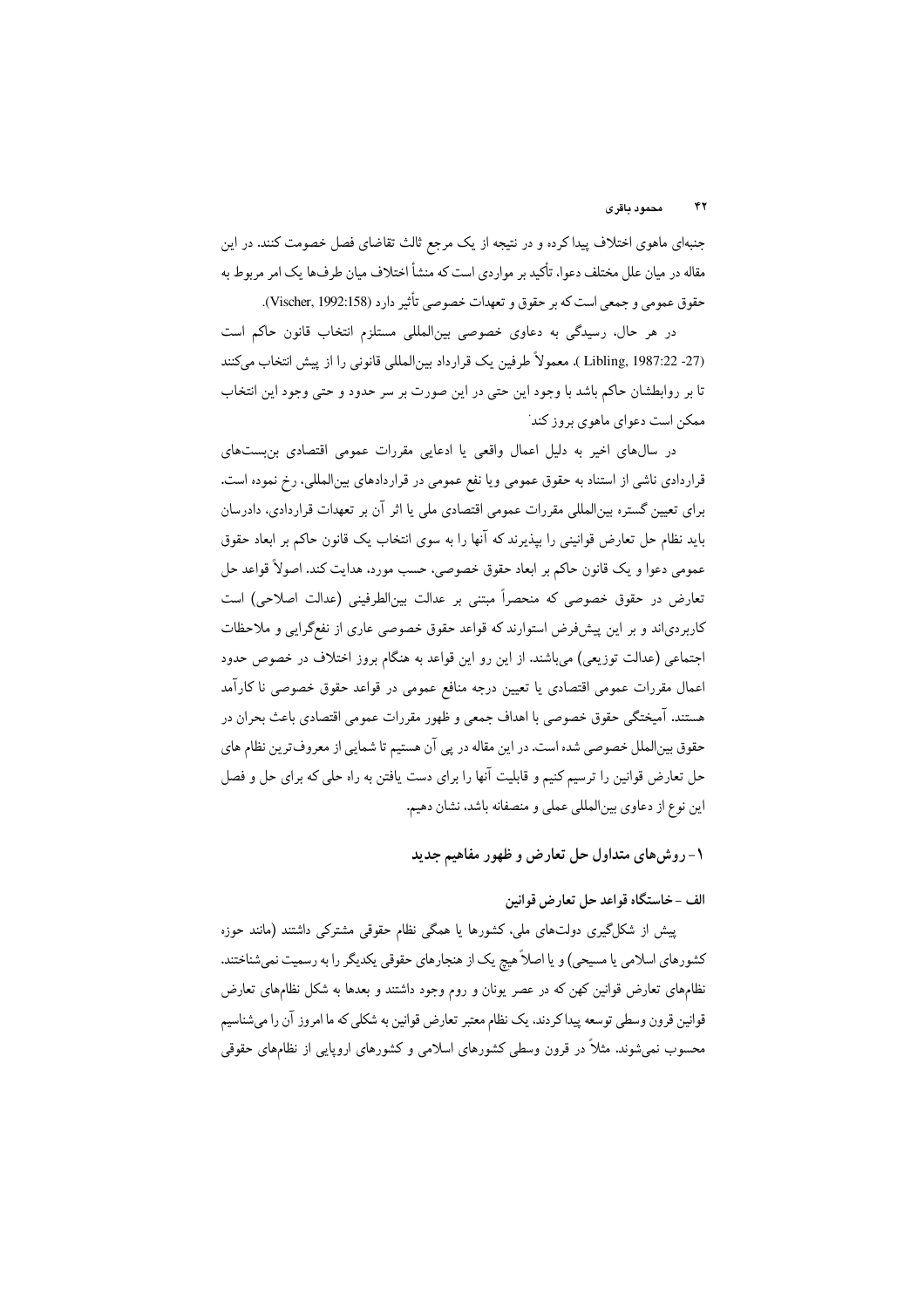### تأثیر حقوق اقتصادی و نفعگرایی در حقوق خصوصی و … ۴۳

مذهبی نسبتاً مشابهی پیروی میکردند. تنها با ظهور دولت ملی و به وجود آمدن نظامهای حقوقی ملی در قرون هفدهم و هیجدهم بود که نیاز به یک نظام بین|لملل خصوصی که بتواند هنجارهای حقوقی ملی و ذاتاً متفاوت را هماهنگ کند، آشکار شد.حقوق بین|لملل خصوصی با تمایز بین قواعد ماهوی و قواعد رفع تعارض، یعنی تمایز بین قواعد ماهوی و قواعد ارجاع تشخّص می،یابد . (Juenger, 1993: 6-10; Koppenol, 1996: 113-121)

قواعد حل تعارض به دنبال سازگار ساختن هنجارهای ماهوی حقوقی کشورهای گوناگون در تعاملات حقوق بین|لملل خصوصی هستند. با وجود این، این تعریف بر یک فرض بنیادین بنا شده و آن این است که قواعد ماهوی با منشأ خارجی، همانند قواعد مقر دادگاه خصوصی و بی طرفاند. به بیان دیگر، قواعد رفع تعارض با حقوق خصوصي و بيطرفانه كه منعكس كننده حس عدالتخواهي ملت خاصي است سر و کار دارند و برای اهدافی ورای عدالت در روابط خصوصی دو طرفه طراحی نشدهاند. این نکته به قواعد تعارض قوانین به عنوان قواعدي عاري از هرگونه انگيزهاي عدالت توزيعي تسري مييابد.

تحولات پیش آمده در روابط اجتماعی، قالبهای حقوقی را نیز تحت تأثیر قرارداده است. قواعد انتزاعی و شکلی جای خود را به قواعد ماهوی، پیچیدهتر و اجتماعیتر دادهاند. اهداف اساسی قوانین به طور فزایندهای به وضعیت اجتماعی افراد مرتبط میشود در حالی که براساس قواعد انتزاعی و شکلی افراد از جایگاه اجتماعی خود منفک تلقی میشوند. جوامع جدید عموماً از طریق ابزارهایی حقوقی عمل میکنند که دو ویژگی بارز دارند: ۱) این قواعد یا عدالت اصلاحی و نظام رفاه اجتماعی را با هم جمع مىكنند (مثل حمايت از طرف ضعيف تر قرارداد و روند اختصاصي شدن قوانين)؛ ٢) يا صرفاً منافع عمومی را دنبال میکنند (مثل حقوق رقابت). با ورود گسترده منافع عمومی در پیکره حقوق خصوصي، بحران در حقوق بين|لملل خصوصي اجتنابناپذيرخواهد بود. اگر ما پديده «جهاني شدن» و تحولاتی را که در روابط بین|لمللی رخ داده است در نظر آوریم. مسئله تطبیق قواعد حل تعارض قوانین با چنین وضعیت پیچیدهای، پیچیدهتر میشود؛ اگر چه در برخی از حوزهها نظرات و دیدگاههای «ملي» در حال محو شدند و يک سري هنجارهاي جهاني در حال ظهور مي باشند. با وجود اين، بسياري از ابزارها و نهادهای حقوقی به منظور اجرای اهداف ذاتاً ملی طراحی میشوند. این تحولات مستلزم ارزيابي كارايي رايج ترين نظام هاي حل تعارض قوانين است (196 :Black, 1997) .

## ب - نظريه قانون حاكم

يک گزينۀ ممکن براي حل و فصل دعاوي ناشي از حقوق عمومي، پيروي از نظريه قانون حاكم مطرح در حقوق انگلیس است. اگر چه در انگلستان این نظریه تقریباً به وسیله مقررات کنوانسیون رم منسوخ شده است، ولي همچنان در سرتاسر جهان اين تئوري را به رسميت ميشناسند و از آن پيروي ميكنند و هنوز در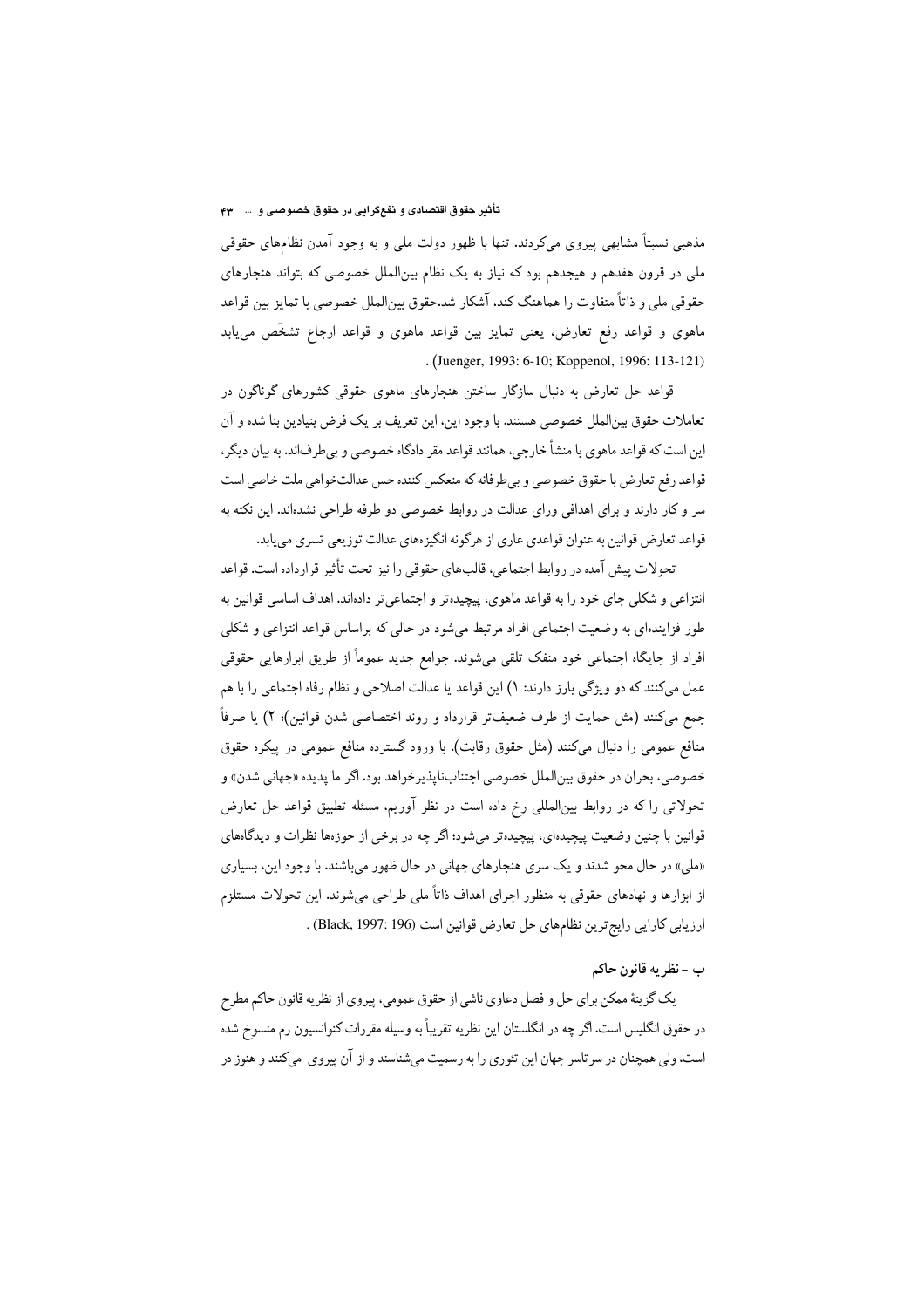بسیاری کشورهای دیگر که دارای نظام کامنلا هستند یک نظریه مؤثر است. به علاوه. بریتانیا حق عدم اعمال بخشهایی از کنوانسیون رم مانند ماده (۱/۷ را برای خود (به وسیله حق شرط) محفوظ داشته است. این عوامل و همچنین پارهای دلایل نظری بررسی تئوری قانون حاکم را ضروری میسازد.

با این فرض که قواعد حقوق اقتصادی نمونهای آشکار از قواعد آمره است، بسیاری کشورهای كامنلا قاعده آمره را اعمال نمىكنند مگر اين كه بخشى از حقوق مقر دادگاه يا بخشى از قانون حاكم قرارداد باشد (14-55: Mann, 1937:113 & Renold, 1991).

همچنین کنترل قانون حاکم به آن معناست که قواعد آمره آن بر شروط قراردادی اعمال گشته و بر آنها برتری دارند (Alann, 1992: 397-408). شارحین کتاب تعارض قوانین دایسی و موریس (ویرایش یازدهم) قواعد آمره را قواعد حاکمهای برشمردهاند که جزء حقوق قراردادها هستند اما اشارهٔ این نویسندگان به «نظم عمومی» مفهوم عام و موسعی از قاعده آمره را بیان میکند که حقوق اقتصادی را هم در بر میگیرد. آنها ادعا میکنند که اگر قاعده آمره جزء حقوق مقر دادگاه یا جزء قانون حاكم نباشد به هيچ عنوان قابليت اعمال ندارد (Dicey and Morris, 2000:1559 ).

ملاک دیگری که نظریه قانون حاکم را در برابر اعمال قواعد حقوق اقتصادی قرار میدهد، مسألهٔ غيرقانوني شدن قرارداد است. طبق نظريه قانون حاكم اثر مقررات حقوق اقتصادي بر قرارداد عموماً در غیرقانونی شدن قرارداد جلوه میکند. ادعاهای مربوط به غیرقانونی شدن قرارداد ملاکهای مفیدی برای بررسی جایگاه تئوری قانون حاکم هستند. گفته شده: « مسلّم است قراردادی که بر اساس قانون حاکم غیرقانونی باطل است، باید باطل دانسته شود. حتی اگر غیرقانونی بودن بر مبنای قوانین مالیاتی آن نظام حقوقي باشد باز هم همين امر صادق است» (North and Fawcett, 1987: 483).

با این حال غیرقابل اجرا بودن و بطلان به یک معنا نیستند چون قراردادی که تحت حقوق انگلیس غیرقابل اجرا است، می توان گفت قطعاً باطل است و اصلاً قرارداد نیست. ولی اگر یک توافق، هر چند برخلاف حقوق انگلیس (مانند قرارداد دلالی برای ازدواج) تحت قانون حاکم غیرقانونی نباشد. نمی توان قاطعانه گفت که باطل بوده و اصلاً قرارداد نیست. این موافقتنامه سرمنشأ حقوق و تعهداتی است که قانوناً در هر جایی به غیر از انگلستان قابل اجرا میباشد. این یک قرارداد است ولی قراردادی که در دادگاههای انگلستان غیرقابل اجرا است. این موافقتنامه باید در برابر توافقی قرار گیرد که تحت قانون حاکم خارجی حاکم بر خودش (نیز) غیرقانونی است و نمیتواند سرمنشأ حقوق و مسئولیتهای قانونی قابل اجرا تحت آن قانون باشد. از این تحلیل چنین استنباط میشود که اگر یک نظام حقوقی که صحت قرارداد را فراهم میکند حاوی قواعدی ممنوع کننده باشد، قرارداد غیرقانونی و در نتیجه باطل و غیرقابل اجرا خواهد شد. به بیان دیگر، اگر یک قانونی خارجی بر قرارداد حاکم است.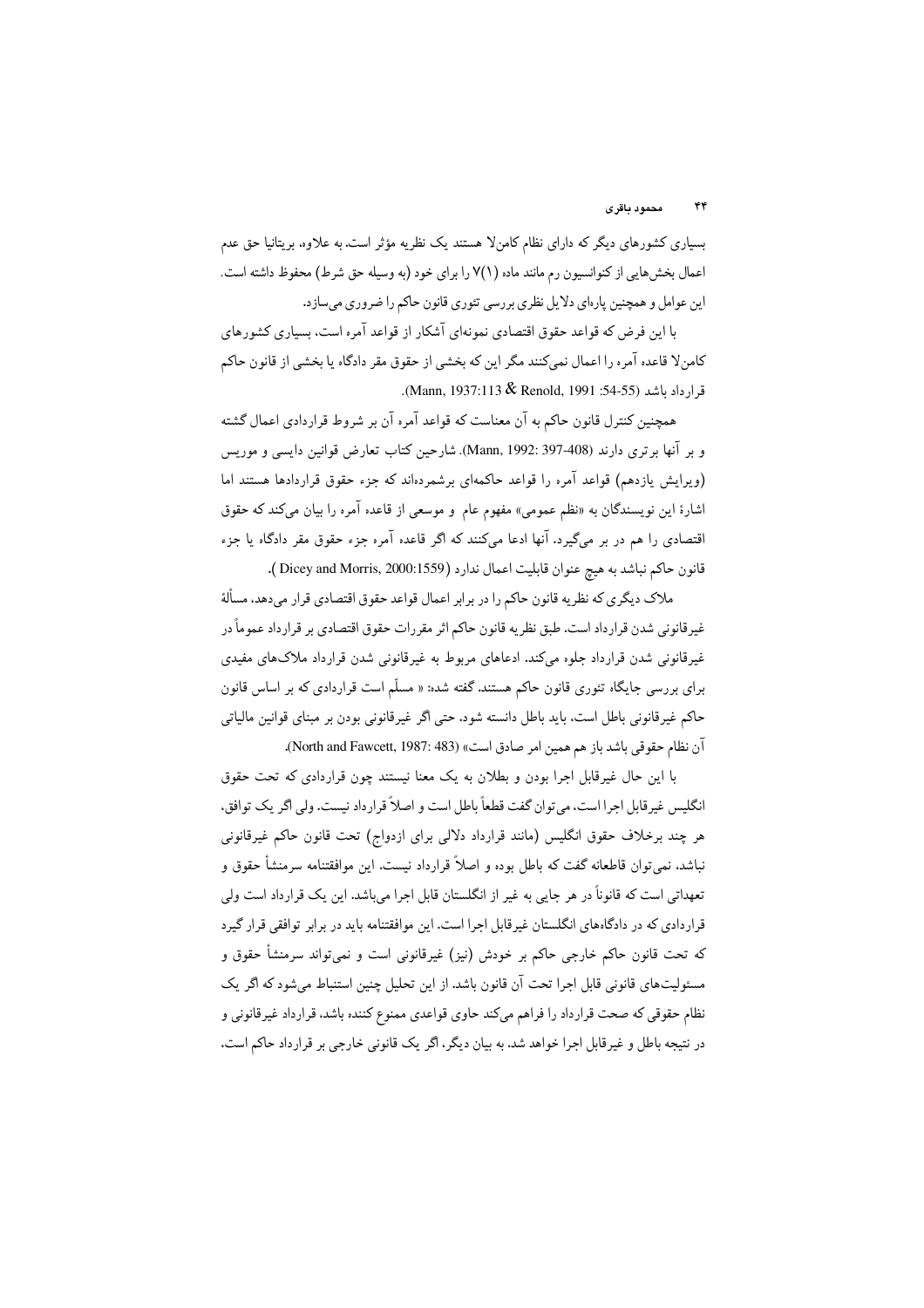#### تأثير حقوق اقتصادي و نفعگرايي در حقوق خصوصي و ٤٠٠٠ م

دادگاهها معمولاً اجازه میدهند بر مبنای این قانون تعیین شود که آیا قرارداد غیرقانونی است یا خیر. در حالی که اگر این کار انجام نشود و غیرقانونی بودن قرارداد از نظام حقوقی دیگری ناشی شده باشد. قرارداد ممکن است فقط قابلیت اجرای خود را از دست بدهد. براساس این رویکرد در بعضی موارد قابلیت اعمال یا عدم قابلیت قواعد حقوق عمومی مشروط به این میشود که آیا این قواعد بخشی از قانون حاکم هستند یا خیر. در حالی که در بعضی موارد دیگر که نظم عمومی خارجی فارغ از قانون حاکم بر قرارداد خود را تحمیل میکند، وضعیت تفاوت میکند.

خاصیت وحدتگرایی و شمول عام قانون حاکم این نکته را به ذهن متبادر میکند که قانون حاکم میتواند عملاً مرجع واحد حقوق قراردادی و قواعد حقوق عمومی باشد که بر قرارداد اعمال میشوند(Jaffey,1974:1). به این معنا که اگر قانون حاکم بر قرارداد قانون همان کشوری باشد که چنین مقرراتی را دارد، حقوق عمومی مانند مقررات ارزی و تصویبنامههای مشابه آن بر قرارداد اعمال میشوند (408-397:397 Mann, 1992). در مقابل، اگر چنین قوانینی بخشی از قانون حاکم بر قرارداد نباشند، اعمال نخواهند شد (Houtte, 1988:141-142). به بیان دیگر، در وضعیتی که طرفین قانون حاکم بر قرارداد را صریحاً انتخاب کردهاند. بر اعمال حقوق عمومی بر قرارداد کنترل دارند. درحالی که برعکس، در وضعیتی که قانون حاکم به نحو موضوعی و نوعی انتخاب شده، ممکن است به اعمال غير ضروري و ناعادلانه مقررات حقوق اقتصادي منجر شود (Lando,1949:12-112) .

برخلاف این روایت از تئوری قانون حاکم که حقوق عمومی را ناشی از «قانون حاکم» بر قرارداد میداند. برداشت دیگر، تئوری قانون حاکم به نفع اعمال حقوق عمومی است (Blom,1980:161-162; Maniruzzaman,1990:53-58). این قاعده که قانونی بودن یا صحت یک قرارداد بر اساس قانون حاکم تعیین میشود در یک حالت مورد انتقاد واقع شده است و آن این که صحت توافق را به انتخاب طرفين وا ميگذارد (212-1987:1987, Lando). در بعضي موارد كه طبق قانون خارجي قرارداد غيرقانوني است دادگاههاي انگليسي تأكيد كردهاند كه اصولاً انتخاب طرفين نبايد مانع اعمال قواعد حقوق عمومی کشوری شود که قرارداد با آن ارتباط نزدیکی دارد. از این رو، این اصل که قانون حاکم بر قرارداد بر تمام مسائل حاکم است، مطلق نیست. استثنای این اصل این است که مقر دادگاه ممکن است در صورتی که قصد طرفین اجرای فعلی در یک کشور خارجی دوست باشد که طبق قانون آن کشور عمل مزبور غیرقانونی است. از اجرای آن قرارداد سر باز زند. در چنین وضعیتی مسئله قابلیت اعمال یا عدم قابلیت اعمال قواعد حقوق عمومی فارغ از این که قانون حاکم بر قرارداد چیست، مطرح میشود (124-123\1971.123 ). ابهام در خصوص قلمرو قانون حاکم، شاید ناشی از روش های تعیین آن باشد. در حالی که روش اصالت اراده برای اراده طرفین تقدم قائل است روش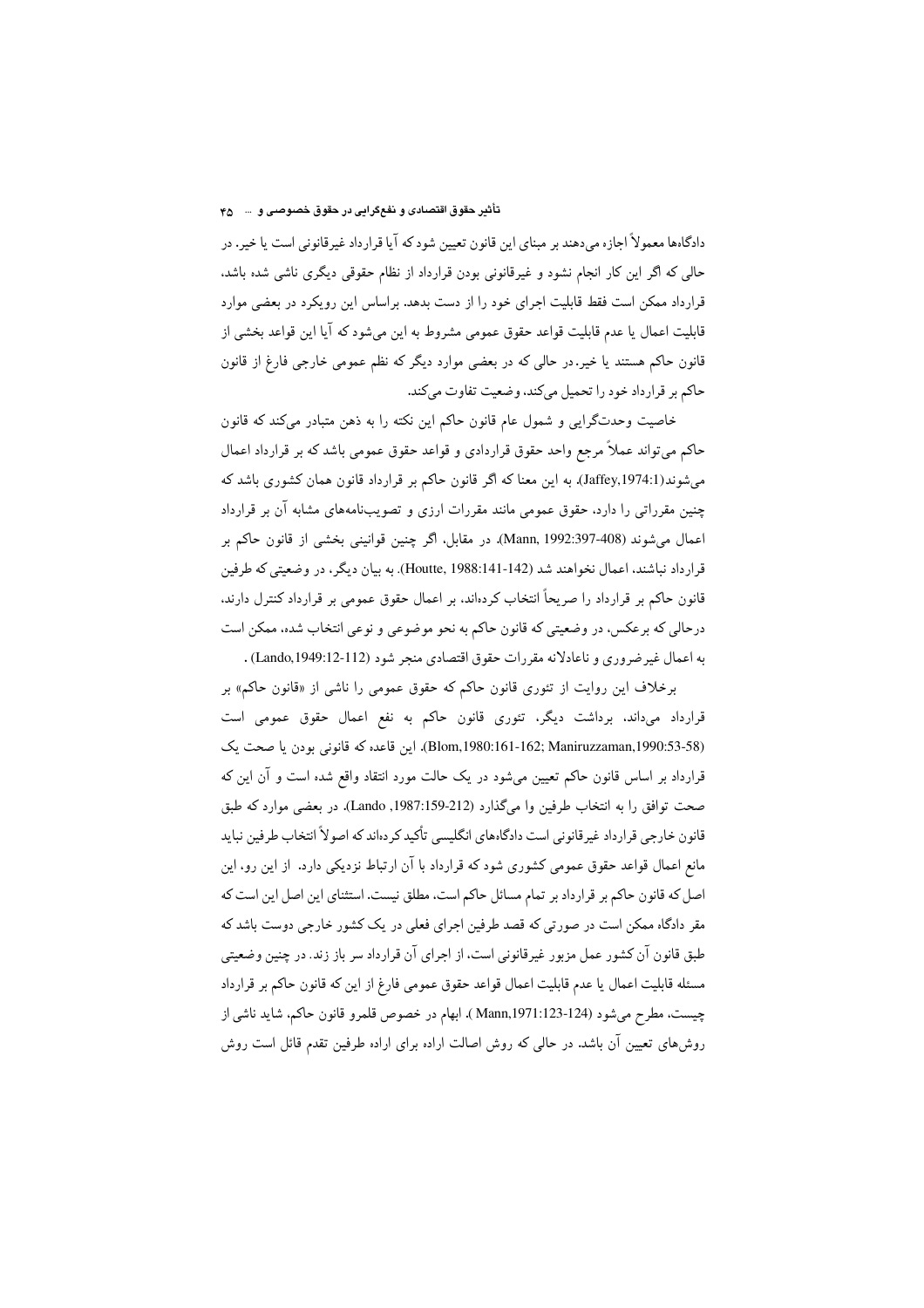عینی و نوعی بر تعیین قانون حاکم براساس مکان انعقاد قرارداد تکیه دارد. شارحان دایسی و موریس، قانون حاکم برای یک قرارداد را به نحو سلسله مراتبی به شرح زیر تعریف میکنند:

«در جايي كه اراده طرفين يك قرارداد بينالمللي به نحو صريح بيان نشده و يا با رجوع به اوضاع و احوال و شرايط، قابل برداشت نباشد، نظام حقوقی كه آنها قصد داشتهاند بر قرارداد حاكم سازند، نظام حقوقي اي خواهد بود كه نزديك ترين ارتباط را با قرارداد دارد» (2-Dicey and Morris, 1987: 1161).

این تعریف که در صورت عدم وجود شرط صریح یا ضمنی، قانون حاکم بر قرارداد به روش نوعی و عینی تعیین میشود مبین این است که روش نوعی همیشه از لحاظ مطلوبیت در مقام دوم قرار دارد. قواعد حل تعارض قوانین که ملاکهای لازم را جهت ارتباط دادن یک دعوا با یک قانون در اختیار ما قرار میدهند تا جایی مفیدند که با عدالت منظور شده در قواعد حل تعارض مقر دادگاه در تضاد نباشند. تمام ایده نظام حل تعارض قوانین در مسائل حقوق خصوصی و حقوق قراردادها در عدالت اصلاحی خلاصه میشود. بنابراین اگر استفاده از روش شخصی و اصالت اراده فرد میسر باشد، نتیجه منطقی این استدلال، برتری روش شخصی است. معیار نزدیکترین و واقعیترین رابطه میان قرارداد و یک نظام حقوقی نمیتواند فی،نفسه عدم حضور اراده طرفین را جبران کند. تا جایی که به عدالت اصلاحی مربوط میشود رابطه فیزیکی بین جایی که قرارداد منعقد یا اجرا شده با خود قرارداد هميشه نمي تواند توجيه كننده اين فرضيه باشد كه قانون آن محل مي تواند بر قرارداد حاكم باشد. البته این امر میتواند به عنوان امارهای جهت یافتن عدالت اصلاحی اعمال شود ولی هرگز نمیتواند معیاری تعيينكننده و نهايي در مقايسه با انتخاب صريح يا حتى ضمنى طرفين باشد.

بنابراین، انتخاب قانون محلی که بیشترین و واقعیترین ارتباط را با قرارداد دارد. باید معرف قانونی باشد که نزدیکترین قانون به عدالت اصلاحی بین طرفین است. به این دلیل، مجموعه قواعد حقوق بازرگانی بین|لمللی (mercatoria lex) میتواند معرف یک قانون حاکم مبتنی بر عدالت اصلاحی باشد، گرچه این قواعد متضمن نظام حقوقی|ی محسوب نشود که معامله به طریقی با آن نزدیکترین ارتباط را دارد. با وجود این، بعضی قضات به تفاوت میان اعمال یک معیار نوعی محض و اعمال معیاری که در جهت منافع طرفین است، اشاره کردهاند. در چنین مواردی معیار «نزدیکترین ارتباط» به نفع انتخاب قانوني كه عدالت بين طرفين را بيشتر و بهتر تأمين ميكند، كنار گذاشته ميشود.

تا جایبی که به حقوق عمومی مربوط میشود روشهای تعیین قانون حاکم میتواند بر شرایط شمول یا استثنای بلاوجه حقوق عمومی تأثیر فراوانی بگذارد. رویکرد شخصی میتواند قواعد حقوق عمومي راكه در حالت عادي قابل اعمالاند كنار بگذارد در حالي كه رويكرد نوعي انتخاب نظام حقوقي مناسب ممكن است منجر به اعمال تصادفي و اتفاقى مقررات حقوق عمومى شده و عدالت بين طرفين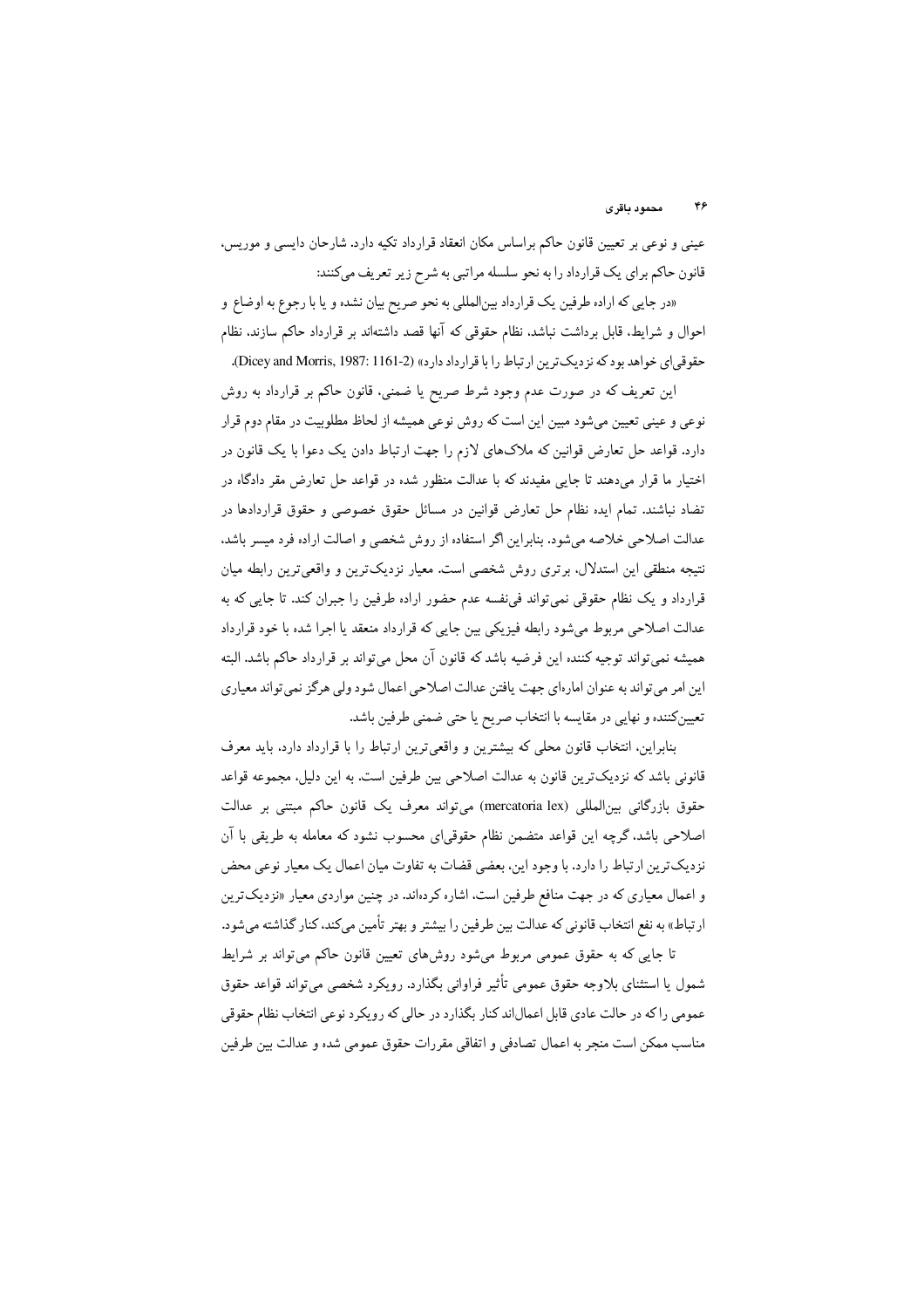#### تأثیر حقوق اقتصادی و نفعگرایی در حقوق خصوصی و … ۴۷

نیز از آن حاصل نگردد (Cohen,۱۹۵۷:۲۵). همیشه خطر چشمپوشی از سایر عوامل به دلیل اهمیت دادن بیش از اندازه به یکی از عوامل وجود دارد. اطمینان از روح قانون به این معنا که طبیعت عدالت توزیعی یا اصلاحی دارد میتواند این خطر راکاهش دهد ولی باید بر روی یک رویکرد سازگار، جامع و نظام مند کار کرد (Lando, 1976: 112).

## ج - نظريه تحليل منافع در حقوق بين الملل خصوصى

قواعد حل تعارض سنتی، از جمله تئوری قانون حاکم بر این اعتقاد استواراند که تعداد اندکی از قواعد ساده مي توانند تمام حوزه تعارض قوانين را در بر گيرند (Reese, 1963:678). مطابق اين نظر، قواعد حل تعارض عيني و بي طرفانه (نوعي) به دادگاه ميگويند كه چه قانوني را اعمال كند. اين قواعد شکلی، نیاز به بررسی نیازهای تجارت بین|لملل و اهداف ماهوی قوانین داخلی را زیر پا میگذارند. قرین نمودن روابط حقوقی با سیستمهای حقوقی که ازطریق این قواعد حل تعارض صورت میگیرد. میتواند عدالت را تأمین کند. مبنای این کار این است که محل وقوع قرارداد قانون حاکم بر قرارداد را مشخص خواهد کرد. در ایالات متحده برخی از حقوق دانان به این نتیجه رسیدهاند که بسیاری از این قواعد و همچنین بسیاری از تئوریهای زیربنایی این قواعد اشتباه بوده و یا آن قدر ساده انگارانهاند که ممکن است نتایج غلطی را در برداشته باشند.

منتقدان ادعا دارند که به ندرت می توان قواعدی را بیان کرد که با قطعیت بتوانند نسبت به همه شرایط و اوضاع واحوال قابل اعمال باشند. به عنوان مثال، این فرض که تنها قانونی که میتواند آثار اعمال یا وقایع را تعیین کند. «قانون محل انعقاد قرارداد» است یا این فرض که قانون منتخب طرفین باید قانونی باشد که با قرارداد ارتباط داشته باشد. به عنوان فروضی سلیقهای و تصنعی توصیف شدهاند. حتی در مواردی درخصوص نتایج نامتوازن این رویکرد سنتی نیز، نارضایتی عمومی وجود داشته است. معایب این روش سنتی را میتوان در ارائه سیستم واحد درخصوص مسائل توصیف، موضوعات مستحدثه، طبقهبندی، نظم عمومی و احاله یافت. تئوری سنتی تعارض قوانین نمیتواند در روابط حقوقي بين المللي برخي مشكلات را حل كند (David, 1971:25; Juenger, 1993: 82) ظهور مفاهيم جدید اجتماعی عدم کفایت این سیستمهای سنتی را بیشتر ثابت کرده است؛ سیستمهایی که نمی توانند راهنمای مشخصی در مقابل رشد بیسابقه قواعدی که عموماً برای ارتقای ارزش های اجتماعی طراحی شدهاند. فراهم كنند (111 - Basedow, 1984:109 - 111). ساويني فكر ميكرد حوزه حقوق عمومي و حقوق موضوعه صرف، خود به خود تحدید میشود. وی به این حقوق عنوان «غیرعادی» میداد و انتظار داشت آنها از بین بروند. ولی دخالت دولت و رشد حقوق اقتصادی ثابت کرد که او اشتباه میکرده است. در نتیجه قلمرو باقی مانده برای اعمال قواعد چند جانبه کوچک شد در حالی که اعمال قواعد یک جانبه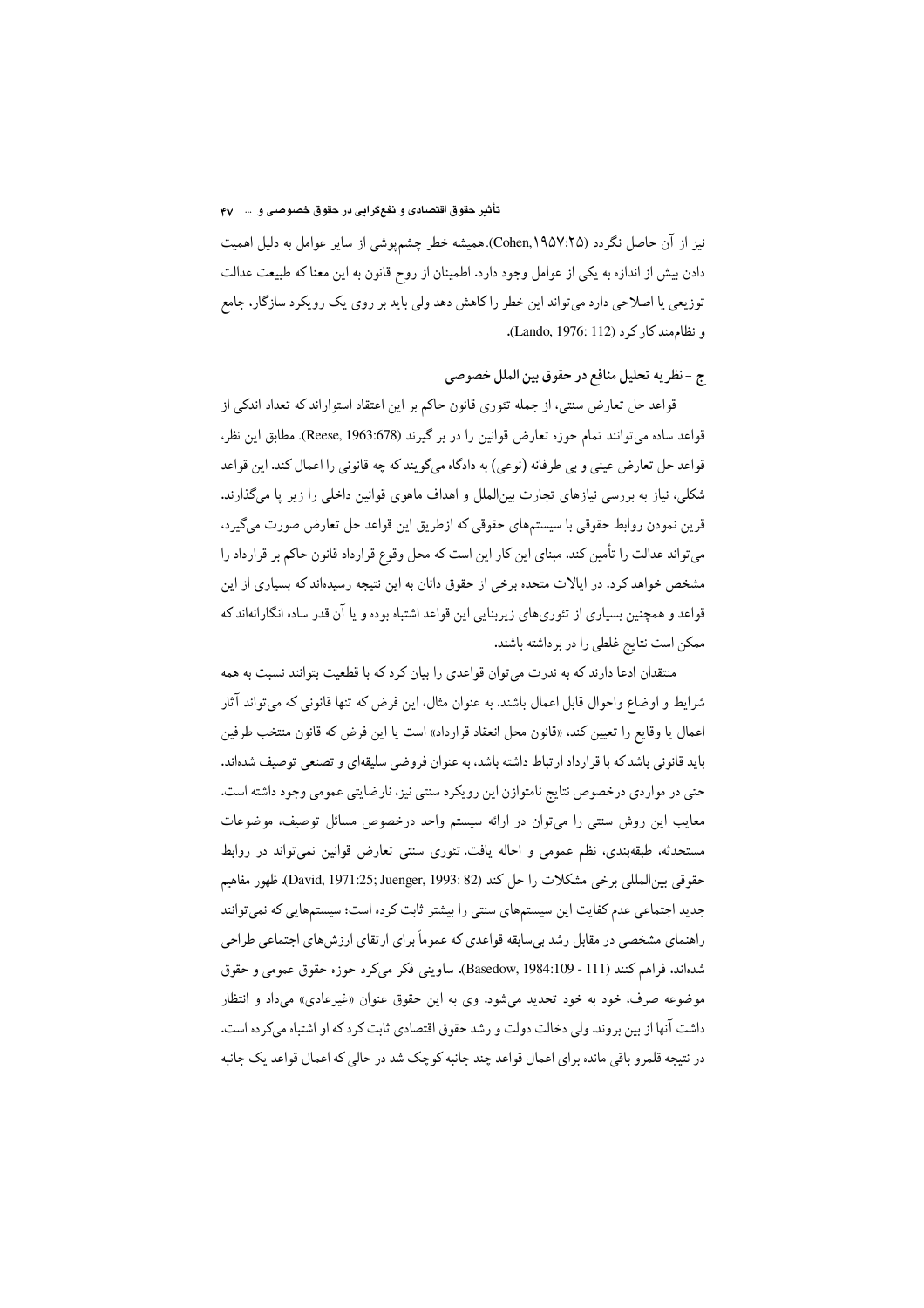مربوط به «حقوق عمومي» در تعارض قوانين به نحو وسيعي گسترش يافت (Juenger, 1986: 82). حقوق اقتصادی به منافع عمومی و خصوصی با هم توجه دارد و ماهیت مسائل حقوق بین|لملل خصوصی را دگرگون کرده است. بنابراین حقوق بینالملل خصوصی نیاز به مشخص کردن منافع مشروع افراد و دولتها دارد (Lowenfeld, 1996: 1-28). اين تحولات، دانشمندان حقوق بين|لملل خصوصی را واداشته است که قواعد تعارض قوانین کلاسیک را رها کنند و به پروسه «تحلیل منافع» روی آورند (Tetley, 1994:11-22). در حالی که اصولاً میانهروها خواهان حفظ روش(های سنتی بوده و از تعدیلهای عمدهای مانند جایگزینی دسته بندیهای موسع با دستهبندیهای مضیق و ویژه (که نسبت به هر مورد خاصتر و حساس تر است) دفاع میکنند (Morris, 1951:881). طرفداران تندروتر «تحليل منافع». خواهان براندازي كامل قواعد حل تعارض قوانين ميباشند. آنها چنين استدلال میکنند که به جای اتکا به یک نظام حل تعارض قوانین، مشکلات تعارض قوانین باید مستقیماً از طریق تحلیل قواعد ماهوی و سیاستهایی که بالقوه بر دعوای مطروح شده اعمال میشود، حل گردد.

طبق یک دیدگاه اجتماعی، هر دولتی آگاهانه قوانین خود را به منظور دستیابی به اهداف یا «سیاستهایی» مشخص وضع میکند. چنین سیاستی ممکن است «اجتماعی، اقتصادی یا اداری» باشد. «برنارد کری»، یک حقوق دان برجسته در حوزه تحلیل منافع، بر این باور است که: دولتها همانند افراد صاحب «منافع(ند». آنها در اعمال سیاستهای خود در بستر قوانین، اهدافی دارند که با اجرای این قوانین در معاملات بین|لمللی ،آن سیاستها را در پی میگیرند. او این منافع را «منافع دولتی» مه خواند ( Currie, 1963:189).

«کری» تلاش کرد بین منافع نوعدوستانه دولتها با منافع واقعی دولتها در اعمال قوانین تفکیک قائل شود. اما نمی توان از سوء برداشت از آن چه او «منافع دولتی» می خواند جلوگیری کرد. انتقاد اصلی که به قواعد تعارض قوانین سنتی وارد است ،ضعف این قواعد در توجه به «منافع دولتی» در حقوق بين المللي خصوصي است (Currie, 1990: 57 - 489). كرى معتقد است كه اين قواعد به تبعیت از منافع مقر دادگاه بدون توجه به منافع سایر دولتهاگرایش دارند. دولت در اثربخشی و اعمال سیاستش ذینفع است. دولت به دادگاهها به مثابه ابزار حاکمیتی خود مینگرد که وظیفه ارتقای منافع کشور مقر دادگاه را، بدون توجه به هر نوع ملاحظه و منفعت متضاد کشورهای خارجی، برعهده دارند. نظریه تحلیل منافع بر ارتباط یک واقعه حقوقی با یک نظام حقوقی تکیه نمیکند. بلکه در عوض بر هدف قواعد ماهوی و نظر دولتها در اثربخشی به این اهداف تأکید دارد. این اساس تئوری «منافع دولتي» كرى مى باشد (Currie, 1963:754; Currie, 1990:487-489).

در جریان یافتن شیوهای برای حل تعارضات قواعد حقوق عمومی به ویژه در جایی که منافع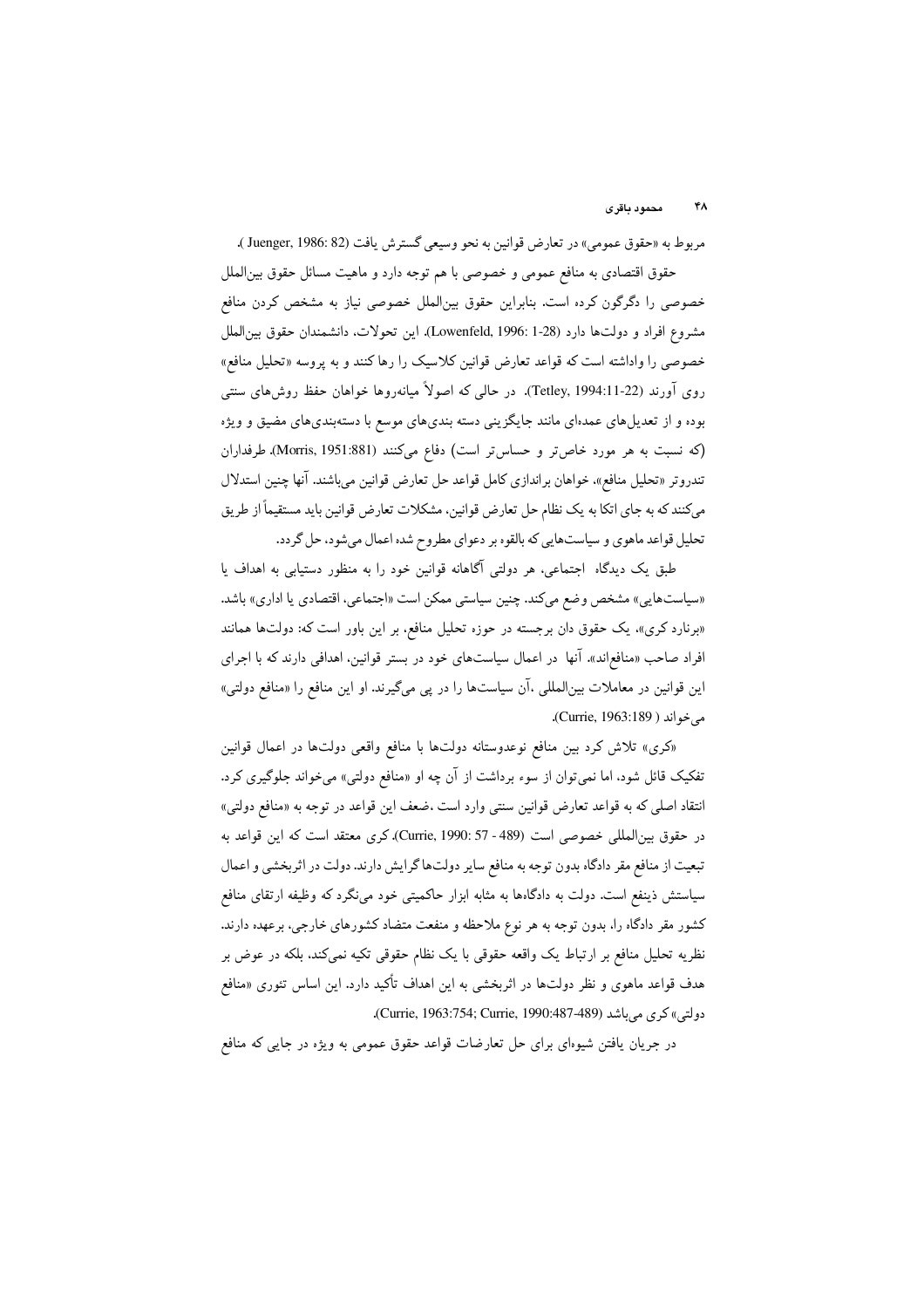#### تأثیر حقوق اقتصادی و نفعگرایی در حقوق خصوصی و … ۹۹

عمومی رتبه خاصی را در دعاوی خصوصی داراست، به طور کلبی باید این تحولات و ظهور نظریه تحلیل منافع عمومی مورد استقبال قرارگیرد. دست کم رویکرد تحلیل منافع برای دعاوی حقوق اقتصادی جذابیت دارد و تکنیکهایی را در اختیار ما قرار میدهد تا با استفاده ازآن در دعاوی قراردادي بتوانيم به منافع عمومي كه در مقررات حقوق اقتصادي تبلور يافته است، دست يابيم.

اگر چه نظریه تحلیل منافع عمومی در بستر دعاوی عادی حقوق خصوصی مطرح شده است. مطمئناً این نظریه میتواند به حل و فصل آن نوع دعاوی که در این جا با آن سر و کار داریم کمک کند (Bermann, 1986:169-172). به طور كلي مزيت تحليل منافع اين است كه وقتى با اجراى قواعد ماهوی هدف و سیاستی که آن قاعده برمبنایش تدوین شده تأمین نشود، از اجرا و اعمال بیهوده آن قاعده اجتناب ميكند (Jaffey, 1988:268). با وجود اين فلسفه وضع يك قاعده هميشه بر حوزه اجراي آن قاعده در موردي كه عنصر خارجي در ميان است، دلالت نمي كند.

منتقدان استدلال کردهاند که حتی اگر بتوان هدف یک قاعده ماهوی را روشن کرد باز هم گسترهٔ جغرافیایی آن قاعده آشکار نمیشود. ارزیابی منافع به مشخص کردن این امر که آیا آن تعارض، یک تعارض واقعی یا کاذب است. محدود میشود و تحلیل منافع در مرحله حیاتی و مهم تعیین قابلیت اجراى آن قانون هيچ نقشى ايفا نمى كند(393-392:392, Brilmayer, 1980). همچنين منتقدان استدلال میکنند که تحلیل منافعی که «کری» و طرفدارانش از آن صحبت میکنند. یک تز خیالی است. آنها میگویند برای دولتها مهم نیست که راننده یک اتومبیل در صورت وقوع تصادف نسبت به مسافرش مسئول باشد یا نه؛ در حالی که منافع عمومی واقعی در زمینه حقوق عمومی مانند مقررات حقوق اقتصادی، سلامت عمومی یا امنیت ملی، وجود دارد (335-329 Lowenfeld, 1979: اصولاً، بسیاری از قواعد حقوق خصوصي براي حمايت از منافع عمومي طراحي نشدهاند. دولتها در صورت فقدان منافع عمومی علاقهای به نتیجه دعوای قراردادی ندارند. برای مثال، هدف قواعد حقوق قراردادها پیشبرد منافع عمومی کشور نیست، هدف این قواعد رسیدن به راه حل عادلانهای است تا بتواند در حوزه قرارداد راه حلبي راكه از نظر تجاري مناسب و مساعد است. تعيين كند (Graveson, 1982: 33-35). دانشمندي اروپایی به نام کگل (Kegel) در زمینه تعارض قوانین معتقد است: «دولتها در حقوق خصوصی نفع دگرخواهانه دارند و در واقع با درگیر کردن خود در حقوق خصوصی به دنبال نظم عادلانه در زندگی خصوصیاند. از این نظر حتی خود حقوق خصوصی، «حقوق خصوصی خویشتن» نیست. در واقع در این جا حقوق خصوصی تلاش میکند بهترین و عادلانهترین راه را برای همه انسانها بیابد. بنابراین، اعمال حقوق خصوصی خارجی ناقض حاکمیت یک دولت نیست. حقوق خصوصی خارجی تنها راه حل دیگری را در برابر مسئله عدالت ارائه میکند (Kegel, 1964; Brilmayer, 1991:233). کگل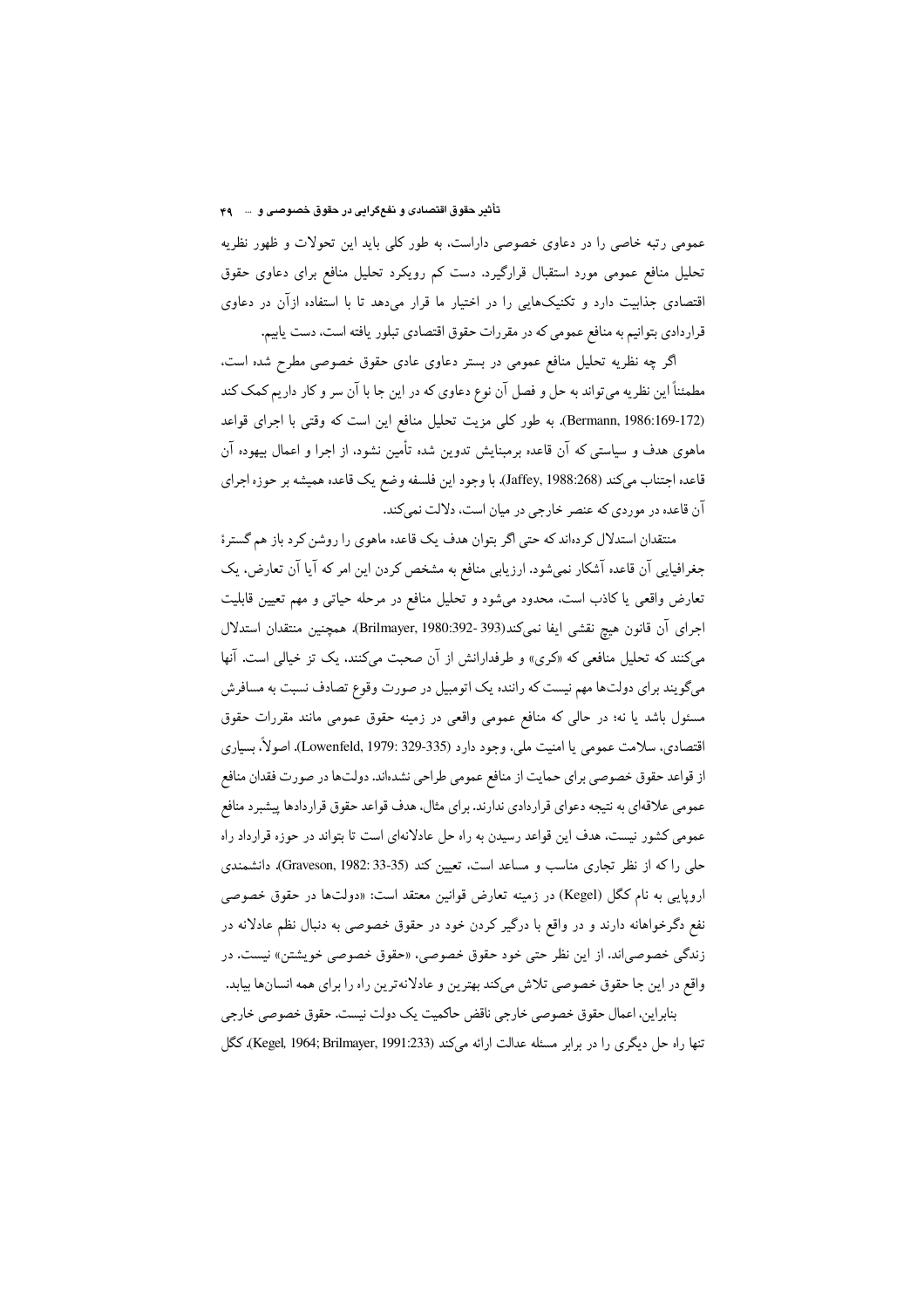#### محمود پاقری

میگوید اشتباه مبنایی بسیاری از تئوریها از جمله تئوری تحلیل منافع که تلاش کردند بگویند چرا حقوق خارجي اساساً بايد اعمال شود، از اين جا مشخص ميشود. همه آنها بيش از اندازه بر مفهوم حاکمیت تکیه کردند و تفاوت بین منافع دولت و عدالت اصلاحی در حقوق خصوصی را فراموش نمودند. در نظریه تحلیل منافع، منافع خصوصی به طور گستردهای نادیده گرفته شده است. دیدگاهی که مطلقاً بر منافع اجتماعی ـ اقتصادی دولتها تمرکز میکند. از انصاف و عدالت بین طرفین دعوا غافل خواهد بود (Shapira, 1970:77). برخي استدلال كردهاند كه «كري» از منافع عمومي واقعي غافل شده و وقتش را در تحلیل منافع عمومی فرضی در دعاوی حقوق خصوصی تلف کرده است. ممکن است تحلیل منافع درتعیین حوزه حقوق اقتصاد ملی، در حقوق بین|لملل عمومی معقول و وزین باشد اما در زمینه حقوق بین|لملل خصوصی دادگاه باید در پی «عدالت در تعارض قوانین» باشد و این وظیفه مستلزم توجه كافي به منافع افراد است (Vischer, 1992: 30-31).

شییرا ضمن تایید روند حل و فصل دعاوی که صبغه اجتماعی دارد تأکید میکند: «… تصمیم گیرندگان در حوزه تعارض قوانین باید در پی راه حلهایی باشند که نه تنها منافع دولتها را محقق کند بلكه بايد برخورد منصفانه نسبت به طرفين قرارداد را هم تضمين كند» (Shapira, 1970: 76-79).

با وجود این مدافعان «کری» آرام ننشستند. پاسخ آنها به منتقدان این است که آنها مسئولیت دولت را جهت تنظیم روابط خصوصی افرادی که در قلمروحاکمیتشان هستند، نادیده می گیرند. آنها میگویند منتقدان در درک مفهومی که «کری» از حقوق به عنوان ابزاری برای محقق کردن اهداف دولت در درون حقوق خصوصی ارائه کرده، ناکام ماندهاند. با این حال، مدافعان مفاهیم جدید منافع عمومی (حکومتی) به ثنویت بنیادینی که بین سیاستهای حکومتی و انصاف در دعاوی خصوصی وجود دارد، اشاره کردهاند. بنابراین باید در انتخاب هر نظام حقوقی که تنها مبتنی بر مفهوم منافع دولتی است احتیاط کرد تا مبادا بخواهد منافع دولت را به قیمت گرفتار ساختن طرفین قرارداد در دام قوانين غيرمنتظره و غير متناسب، تأمين كند (Kay,1989: 215).

اگرچه جایگزینی قواعد منعطفتر به جای قواعد خشک و غیر قابل انعطاف مطلوب است ولی، محدود کردن این پروسه به منافع عمومی، پاسخگوی نیاز به ارائه راه حلبی جامع برای تمام منافع خصوصی و عمومی نخواهد بود. فرایند کارکردگرا که تنها دغدغهاش منافع عمومی باشد. يروسهاى ناقص خواهد بود (Kramer, 1990:307). مطمئناً اين يروسه بايد تا زماني كه يك راه حل عادلانه براي حل تعارض منافع خصوصي و عمومي بيابد، ادامه پيداكند.

بر اساس این ملاحظات. نظراتی جامع تر و مجموعه کاملی از سایر ملاحظات تأثیرگذار بر انتخاب قانون حاکم پیشنهاد و در بخش دوم از مجموعه قواعد حقوقی (آمریکا) آورده شده است. اکثر دادگاههای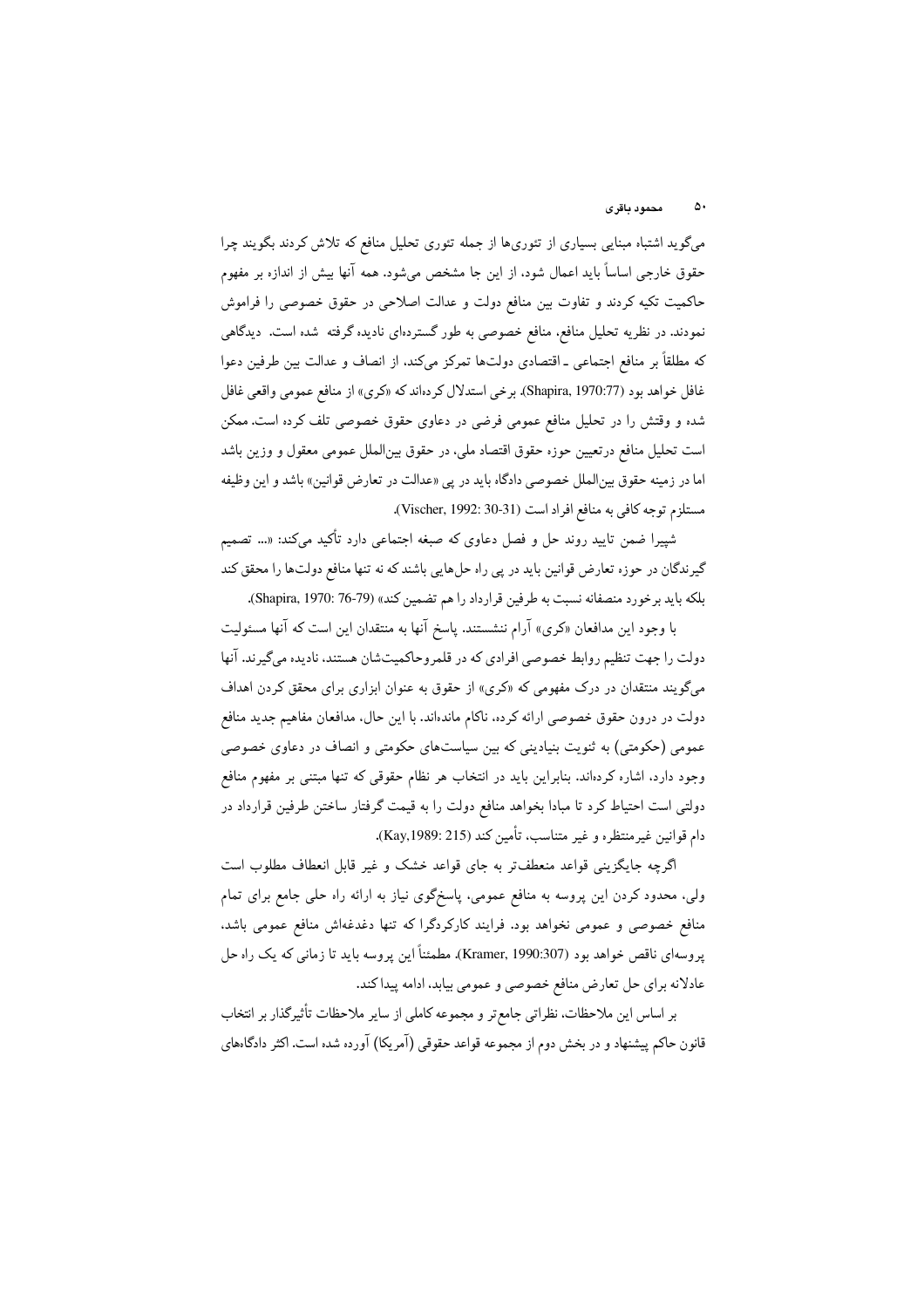#### تأثیر حقوق اقتصادی و نفعگرایی در حقوق خصوصی و ۱۰۰۰۰ م

آمریکا در پیروی از این مجموعه قواعد حقوقی، بسیاری از نظریهها را با یکدیگر ترکیب کرده و با تفسیر اندکی کنار هم آوردهاند. در این نظریهها منافع حکومتی تنها یکی از عوامل میباشد. با استفاده از این نظریهها میتوان به تحلیل مفیدتری از منابع دست یافت که نه تنها تعادل را در منافع و سیاستهای دول رقيب ايجاد مي كند، بلكه منافع افراد را هم مد نظر قرار مي دهد (1983: 645). Reppy, 1983).

# د - رويکرد کنوانسيون رم

کنوانسیون رم راه حلی جامع برای دعاوی حقوق عمومی ناشی از قرارداد. پیشنهاد داده است؛ راه حلي منحصر به فرد و عادلانه كه هم منافع عمومي و هم منافع خصوصي را مد نظر قرار مىدهد. در حالي که تقریباً یکی ازکارکردهای این کنوانسیون، شناسایی بی قید و شرط حاکمیت ارادهٔ طرفین است، موازی با آن هنگامی که پای «قواعد آمره» در میان باشد به منافع عمومی هم اهمیتی تقریباً یکسان میدهد.

طبق این کنوانسیون، طرفین آزادند تا قانون حاکم بر قرارداد را برگزینند. آزادی طرفین در انتخاب قانون قابل اعمال، نامحدود است. همچنین طرفین میتوانند قانونی را برگزینند که کاملاً بی|رتباط با قرارداد است (ماده ۳ کنوانسیون رم). طرفین همچنین مختارند که قانون قابل اعمال را تغییر داده یا آن را با قانون دیگری جایگزین کنند. با وجود این، در صورت فقدان شرط صریح یا ضمنی در قرارداد، کنوانسیون به قانون کشوری ارجاع میدهد که قرارداد با آن «نزدیکترین ارتباط» را دارد (ماده ۴ کنوانسیون رم). اما لازم است مفهوم «ارتباط نزدیک» به وسیله نشانههای عینی همچون قانون محلی که «اجرای عمده و اصلی» قرارداد در آن جا به عمل میآید. مشخص گردد. به وسیله استفاده ازملاک « محل اجرای اصلی»، کنوانسیون از معیار نوعی برای تعیین عدالت اصلاحی در تعارض قوانین استفاده کرده است.(106-105 Plender, 1991:

نوآوري ديگر کنوانسيون با توجه به دعاوي حقوق عمومي در ماده (٢)٢ ديده مي شود که مقرر میدارد: انتخاب قانون حاکم توسط طرفین قرارداد ،نباید نافی اعمال قاعده آمره کشوری باشد که قرارداد با آن ارتباط دارد. ماده (۱/۷ این مقرره را موسع تراما محتاطانهتر تکرار کرده است. این ماده اعمال قواعد آمره کشوری را پیشنهاد میکند که قانونش، قانون قابل اعمال برقرارداد نیست اما به نحو نزدیکی با قرارداد ارتباط دارد. همچنین اعمال قاعده آمره میتواند با ارجاع به مفهوم «نظم عمومی» توجیه شود (ماده ۱۶ کنوانسیون رم). بنابراین کنوانسیون بدون این که در تحمیل محدودیتهای غیر موجه بر آزادی اراده طرفین قرارداد، زیادهروی کند. منافع دولتها را در اعمال قواعد آمرهشان بدون توجه به اراده طرفین، مے بذیر د.

با وجود آن که تعریف قواعد آمره دشوار است. ارائه ضابطهای خاص در مورد قاعده آمره گامی مهم در جهت جدا ساختن دو منشأ متفاوت دعاوي قراردادي است و باعث مي شود بتوان هر يک از آنها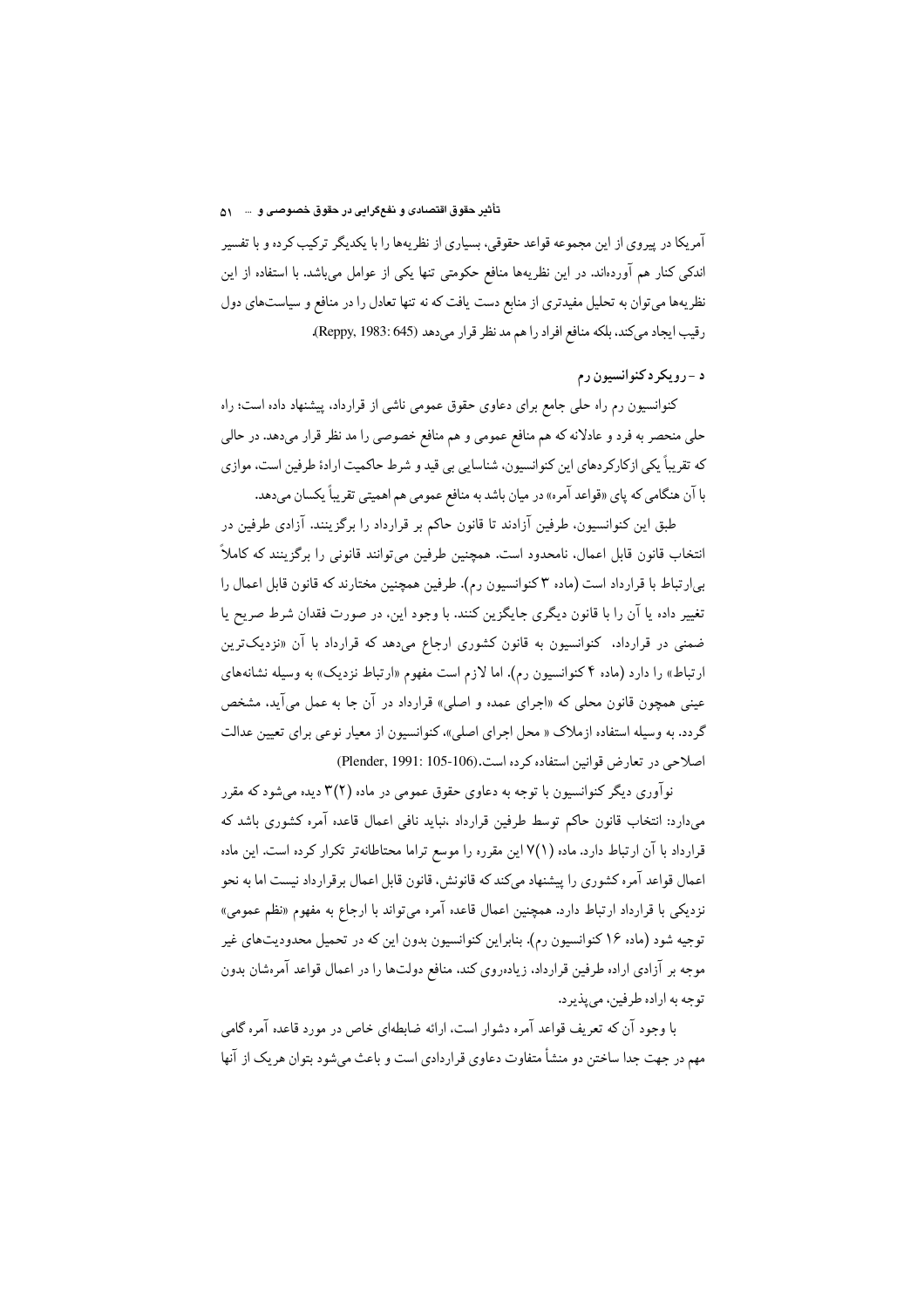را مشمول رژیمهای قانونی جداگانهای ساخت. این امر ابهاماتی راکه در تئوری «قانون حاکم» وجود داشت و مربوط به منافع جامعه و جنبههای حاکمیت اراده طرفین در دعاوی قراردادی بود، برطرف مي سازد (Jackson,1982: 71).

اهمیت دادن به مقررات اقتصادی ملی (قواعد آمره) به همراه شناسایی حاکمیت اراده طرفین، راه حل مناسبی را برای تعارضات بین منافع عمومی و خصوصی پدید میآورد. این رویکرد اعمال قواعد حقوق عمومي را حتى در زماني كه اين قواعد متعلق به قانون مقرّ دادگاه (Lex fori) و يا محل انعقاد قرارداد (Lex contractus) نيستند، تسهيل ميكند(Fletcher, 1982: 169). با وجود اين، اين حرکت بنیادین و بی سابقه موجب اعتراضهایی شده است . اعتراضها بیان گر آن است که این رویکرد در صورت اعمال، موجب بی ثباتی فراوان خواهد شد. اگر چه ارجاعات بسیار محدودی به قانون یک کشور ثالث (مانند غیرقانونی بودن قرارداد طبق قانون کشور محل اجرای آن) در انگلستان مجاز شمرده شده است، تشویش و نگرانی در مورد این رویکرد آن چنان در انگلستان فراوان بوده که این کشور در هنگام تصویب کنوانسیون رم در مورد ماده (۷(۱ برای خود حق شرط . (North, , 1993: 133-4; Young, 1991: 314 - 324) .

بی ثباتی ای که به وسیله قواعد کنوانسیون ایجاد می شود، هزینهای است که باید برای اعمال یک رویکرد واقع گرایانه پر داخت.با وجود این، در حالی که کنوانسیون نزدیک ترین مدل را برای ایجاد یک روش عملی ارائه میکند، باز راه حلی ایدهآل برای شناسایی و عینیت بخشیدن به حاکمیت اراده طرفین و ارزش های رفاه اجتماعی و رابطه این دو با هم وجود ندارد. نویسندگان گزارش جولیانو لاگارد (Guiliano Lagarde) به درستی این نکته را در بستر جنبههای مختلف کنوانسیون خاطرنشان کردهاند. ۔<br>آنها اعتقاد دارند که در وضعیت مورد بحث. قاضی مقر دادگاه تکلیف ظریفی در آمیختن قواعد آمره با قانوني كه معمولاً قابل اعمال بر قرارداد است، برعهده دارد (Giuliano and P Lagarde, 1980) .

۲- نقد شیوههای مرسوم و جست و جو برای یافتن یک روش فراگیر و منطقی

تحولات و نوآوريهاي نظري و عملي اخير در حقوق بينالملل خصوصي، بيانگر تلاش خالصانهاي برای هماهنگ کردن صورت و ساختار با اهداف خصوصی از یک سو و آزادی و حقوق فردی با ارزش های رفاهي و اجتماعي از سوي ديگر است. اين مسائل به ميزان بسيار زيادي ثنويت ميان عدالت توزيعي و اصلاحی را نشان میدهد. با استنباط از روشهای فوق درمییابیم که یک راه حل متعادل و جامع که به تمایز بین قواعد حاکمیت اراده و رفاه اجتماعی وفادار باشد روشی ایدهآل است که می تواند تعامل پیچیده بین این دوحوزه را تبیین کند. این راه حل باید مکانیزمی برای کشف «معیار عدالت» یا «سطح مناسب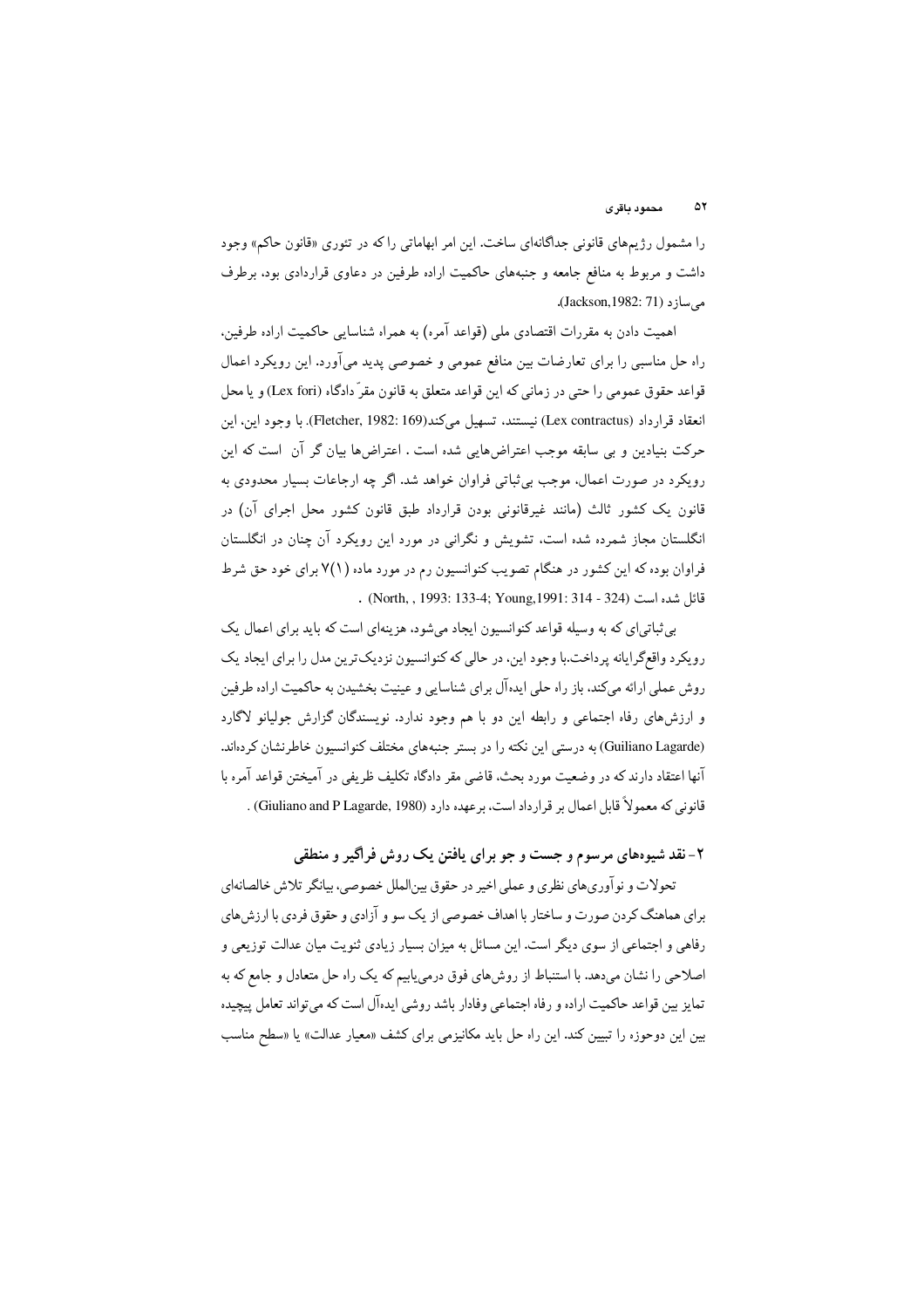### تأثیر حقوق اقتصادی و نفعگرایی در حقوق خصوصی و … ۵۳

منافع عمومي» با استفاده از «وسايل مناسب» باشد (Philip, 1982:81-91; Hartley, 1997: 401) . افراط در اعمال روشهای فوق ممکن است به محدودیتهای بیمورد بر اراده طرفین منجر شده و یا به خاطر حفظ منافع عمومی، آزادی و رضای طرفین را محدود سازد. براساس تئوری قانون حاکم. «حاکمیت اراده طرفین» جایگاه رفیعی دارد در حالی که منافع عمومی هم ضرور تاً خدشهدار نشدهاند. با این حال، آشفتگی از نحوه به کار گرفتن معیارهای عینی و شخصی برای انتخاب قانون حاکم ناشی میشود، چرا که هریک از این ها به نوبه خود میتواند بر حاکمیت اراده طرفین یا ارزش های اجتماعی تأثیر بگذارد.

براي مثال، عبارت «نزديکترين و واقعي ترين ارتباط» يک فرمول عيني است که ضرور تاً معيار مناسبی برای برقراری عدالت بین طرفین نیست. میتوان این سؤال را مطرح کرد که «نزدیکترین و واقعي ترين ارتباط از چه ديدگاه و با چه هدفي؟» (Jaffey, 1982: 368). تا جايي كه به عدالت اصلاحي و قواعد تسهیل کننده مربوط میشود ارتباط عینی و نوعی به خودی خود رهگشا نیست. مسئله این است که طرفین به عنوان افرادی عاقل، متعارف و منصف، اگر راجع به این موضوع می|ندیشیدند، چه تصميمي مي گرفتند و اين، يعني آن چه براي آنها عادلانه و مناسب است (Lando, 1984) .

قانون حاکم بر قرارداد باید قانونی باشد که طرفین اعمال آن را خواستهاند یا میتوان به طور عادلانه فرض کرد که اعمال آن را بر قرارداد قصد کردهاند. در انتخاب قانون قبل از تشکیل قرارداد، حاکمیت اراده طرفين و عدالت بايد به عنوان موضوع اصلي مد نظر باشد. كنوانسيون رم ضمن اذعان به اين ثنويت، روشي عملي و مشخصي براي شناسايي قانون حاكم چه در عرصه عمومي و چه در عرصه خصوصي ارائه نكرده است. در حقیقت مشکل این است که طبق کنوانسیون، معیار «رابطه نزدیک» کارکردی دو گانه دارد. در حالی که در بستر ماده ۴ از این معیار برای کشف اراده ضمنی یا اراده مفروض طرفین استفاده میشود، در ماده (۳)۳ و (٧(١) این معیار برای معین کردن محدودیتهای آزادی قراردادی طرفین از طریق شناسایی قواعده آمره کشوری که قرارداد با آن به طور نزدیکی مرتبط است. به کار میرود. فروض موجود در این مواد برای تأمین اهداف کاملاً متفاوتی به کار گرفته میشوند. قانون کشوری که «نزدیکترین ارتباط را با قرارداد» دارد (ماده ( ۴(۱) ، لزوماً راه حلی عادلانه و منصفانه در دعاوی ناشی از قرارداد، به طرفین ارائه نمی دهد. وانگهی، روش تعیین قانونی که نزدیکترین ارتباط را با قرارداد دارد خود مسئلهای غامض است. در زمینه تعیین چنین قانونی، معیار قانون کشوری که در آن «مهمترین و شاخصترین جنبههای اجرایی قرارداد» صورت میگیرد، به همان میزان در کمک به حل مسئله ناتوان است که معیار «نزدیکترین ارتباط» در حل مسئله ناتوان بود (Schultsz, note 74:185 - 198 & Fletcher, supra note 104 - 161-165). حتی اگر تعیین قانونی که نزدیکترین ارتباط را با قرارداد دارد آسان میبود، باز هم همچنان این امر به آن معنا نیست که قانون مرتبط، پاسخی عادلانه به دعاوی خصوصی طرح شده است.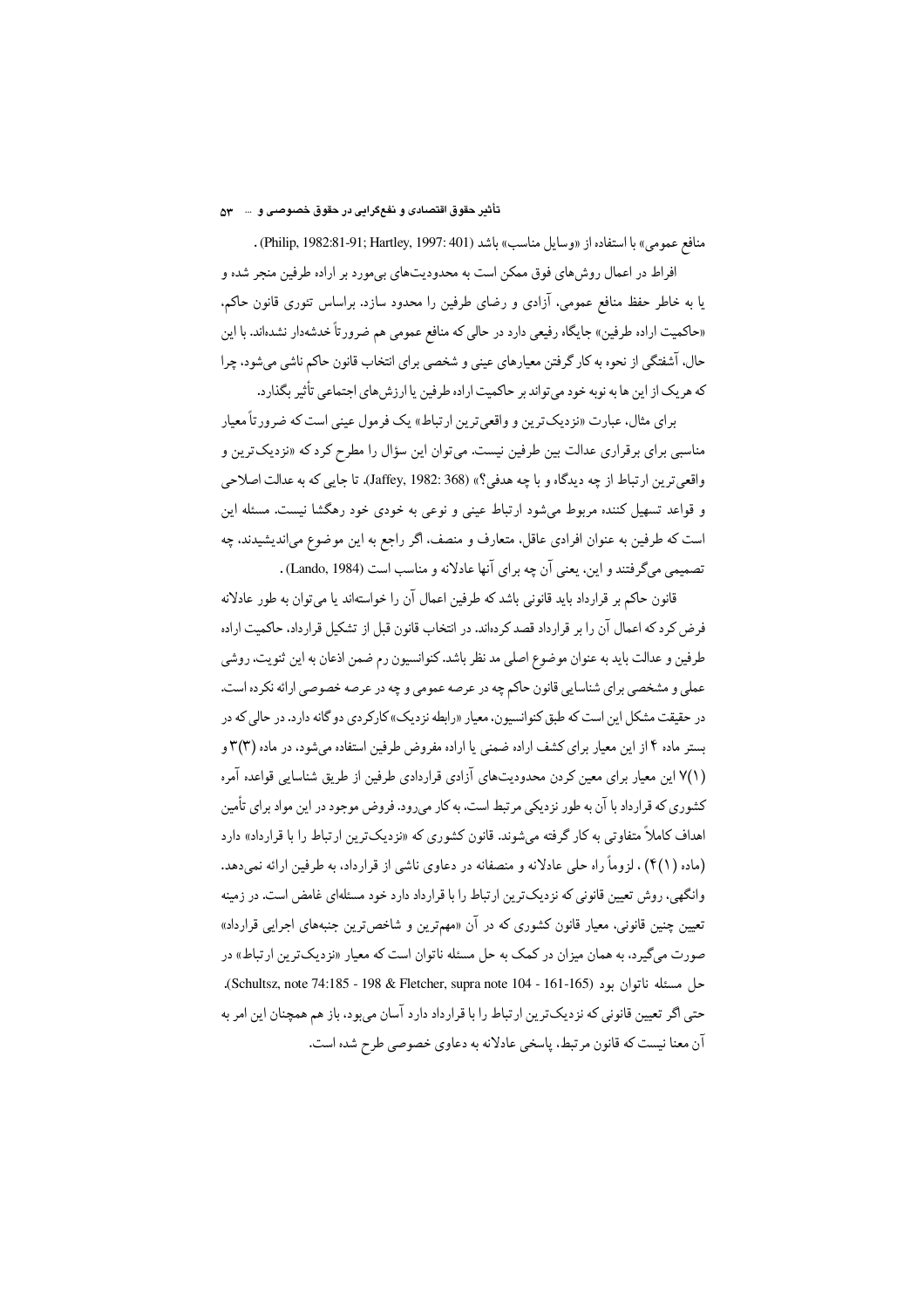#### محمود ماقرى  $\Delta r$

مجموعه قواعد حقوقي آمريكا (دوره دوم) در بخش ١٨٨ اجراي قانون محلي را مقرر ميكندكه «شاخص ترین ارتباط را» با قرارداد دارد و تعدادی از عوامل را که باید در تعیین این قانون به حساب آیند برمیشمارد. در حالبی که تئوری «منافع دولتبی» به نفع منافع عمومی با قطع و یقین هر نوع ثنویت را انکار می کند، مجموعه قواعد حقوقی آمریکا به طور متناقضی، بعضی از عوامل مؤثر در «انتخاب قانون» توسط طرفین قرارداد را برشمرده است. در بخش ۶ اصلی مانند «منافع دولتی» در کنار اصولی چون «تأمین انتظارات موجه طرفین قرارداد» یا «ثبات، قابل پیش بینی بودن و یکنواختبی» آمده است. به نظر می رسد این فرمول قادر به تفکیک بین عوامل مرتبط با «منافع دولتی» و عواملی که ما را به عدالت بين طرفين خصوصي هدايت مي كند، نيست (Kay, 1983: 585).

«دستهبندی عوامل ارتباطی» و «ملاحظات مؤثر در انتخاب». همگی روش هایی هستند که دادگاهها طبق آنها میتوانند تمام عوامل را با هم در نظر آورند (309-197: Gramton, 1981) اما به نظر می رسد تمام این تئوری،ا قادر به سازگار کردن معیارهای یاد شده و قائل شدن تفاوت مذکور بین این عوامل نیستند. اگر چه این تئوریها به نوعی موازی با و یا جایگزین تئوری «منافع دولتی» هستند و طبق اصول خود تمام قواعد را مولود منافع حکومتی نمیدانند ولی هیچ یک از آنها در قاعدهمند كردن مكانيزمهاي متفاوت به منظور تمايز بين قواعد قابل اعمال حقوق عمومي از قواعد قابل اعمال حقوق خصوصی، موفق نبودهاند. این تئوری،ها به منظور تعیین قانون قابل اعمال مانند مجموعه قواعد حقوقی به طور متناقضی تمام عوامل را بدون توجه به تفاوتهای بنیادین بین عدالت توزیعی و اصلاحی برشمردهاند. اتکا به این عوامل و ارتباطهای مختلف که ممکن است منجر به ارجاع به نظام حقوقي واحد شود كه تمام اختلافات را يوشش مي دهد، مطلوب نيست (Cavers, 1965: 139-45). .<br>نکته اصلی این است که تکنیکهایی که برای یافتن محدودیتهای مرتبط با حاکمیت اراده طرفین به کار میرود (ارزش های اجتماعی)، لزوماً مناسب کشف محتوای اراده و قصد مشترک طرفین نیستند و البته عكس اين مطلب هم صادق است. در جست و جو براي يافتن قانون قابل اعمال، كافي نيست تمام عناصر مرتبط را با یکدیگر مقایسه کرده و در کنار هم قرار دهیم. لازم است جنبههای خاصی از دعوا را منتزع کرده و بکوشیم عناصر مرتبط را در یک دایره مشخص و محدود با یکدیگر مقایسه کنیم. تمام عوامل ارزش یکسانی ندارند و تمام آنها در کنار هم در مورد جنبههای مختلف دعوا لزوماً به قانون واحدی ارجاع نمیدهند. در صورت رقابت این عوامل، سطح اعمال آنها باید به ترتیب تقدم و تأخر معلوم شود. در روند انتخاب یک قانون، عدالت در زمینه ابقای برنامهریزی خصوصی و تعیین مسؤلیت نمیتواند در مقابل منافع حکومتی به دلیل این که هر یک به حوزه جداگانهای تعلق دارند، ارزیابی شود.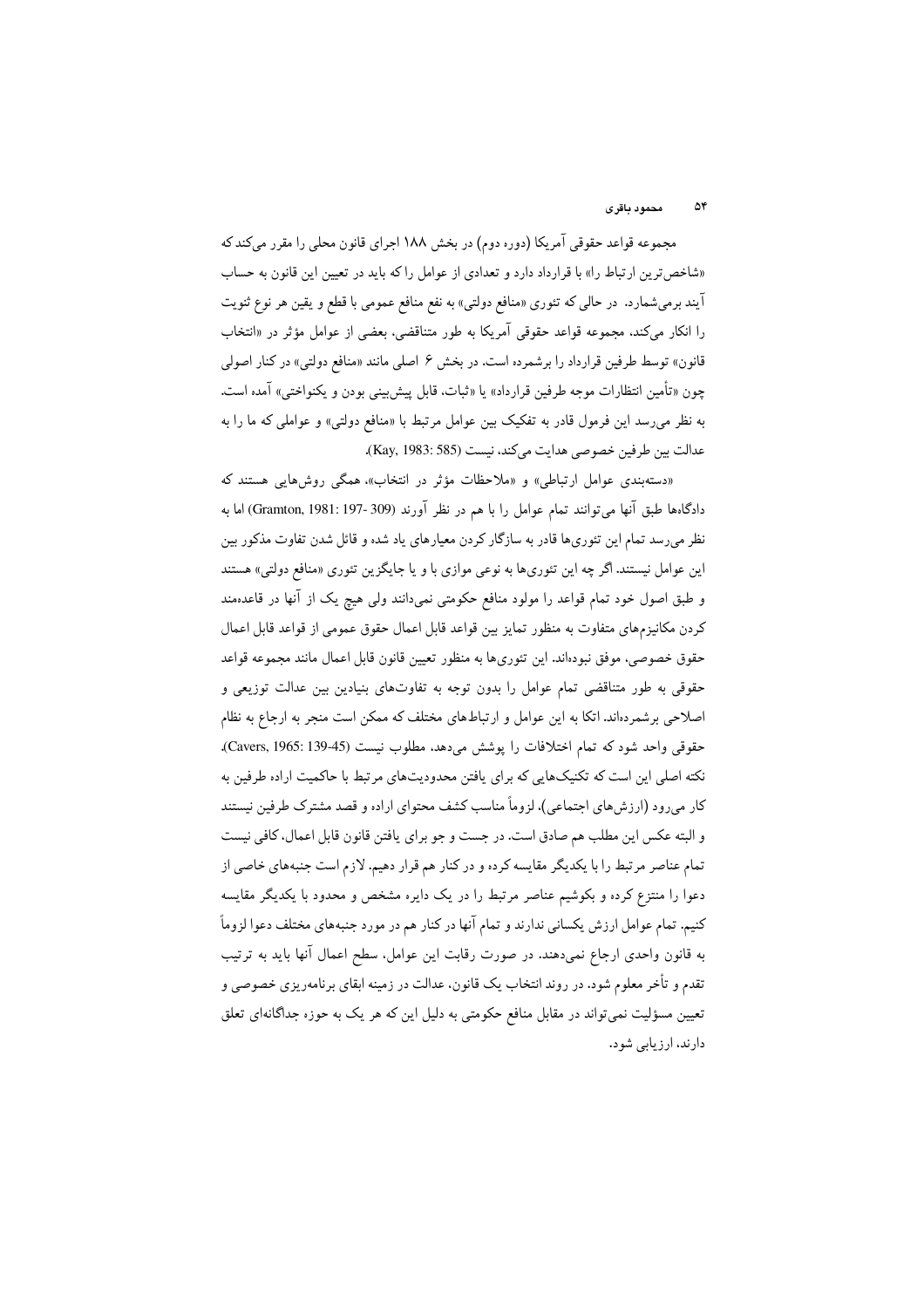### تأثير حقوق اقتصادى و نفعگرايى در حقوق خصوصى و … ۵۵

قلمرو اعمال بین|لمللی یک قاعده و تعامل آن با سایر قواعد مرتبط عمدتاً بسته به این است که ماهیت و طبیعت قاعدهای که بر مبنای آن اختلاف قراردادی مطرح شده چیست. این امر بدان معنا است که تعیین حدود حقوق عمومي و خصوصي بخشبي از روند حل تعارض قوانين است (K Lipstein, 1982: 367). بر این مبنا فون مرن (Von Mehren)، شخصی که از تئوری تحلیل منافع حمایت میکند. قائل به تفکیک بسیار سودمندی بین دو اصل پایهای در عدالت است: «اصل رفتار برابر» (حاکمیت اراده) و اصل «تقدم ارزشها» (ارزشهای اجتماعی)(Mehren, 1977: 33). اصولاً دو نوع هدف ماهوی برای هر قاعدهای وجود دارد: سیاستهای عمومی و هدایت کننده که با هدف تضمین منافع عمومی طراحی شدهاند و قواعد حق مدار که با هدف حفظ عدالت اصلاحي يديد آمدهاند.

براساس تئوري هاي نفع گراي حل تعارض دسته اول از اين قواعد به خوبي شناخته شدهاند اما دسته دوم (قواعد حق مدار) اکثراً مورد غفلت واقع میشوند. بر اساس سیاستهای اقتصادی، قواعد زیادی با هدف دستیابی به اهداف اجتماعی در زمینه افزایش کارآیی اجتماعی، ارتقای رفاه عمومی يا كارآيي اقتصادي يديده آمدهاند. برخلاف اين قواعد، توجيه وجودي قواعد حق مدار نه به خاطر نتایجشان برای جامعه به مثابه یک کل بلکه به آن سبب است که این قواعد حس عدالتطلبی جامعه را به وسيله تعريف تعهدات اخلاقي در روابط اجتماعي منعكس مي كنند (35 - Singer, 1989:3).

بےشک طبقهبندی قواعد به دستههایی مثل عمومی/ خصوصی یا حاکمیت اراده/ ارزش های اجتماعی، نقطه آغازین در روند یافتن راه حل در تعارض قوانین متعارف بوده و باید قبل از هرگونه تحلیل دیگری انجام گیرد. حتی بر اساس روش سنتی که اساساً تمرکز آن بر عناصر حقوق خصوصی در هر معاملهای است، پرسش ها در وهله اول در مورد محدودیتهای حقوق خصوصی و در درجه دوم در مورد میزان دخالتی است که دادگاه یا حقوق عمومی خارجی مجاز است در روند اعمال حقوق خصوصی حاکم انجام دهد. همچنین نیاز برای این طبقهبندی نشان میدهد که در کارآیی قواعد حل تعارض اغلب اغراق شده است. پروسه توصیف که معمولاً قبل از اعمال قواعد حل تعارض انجام میشود. خيلي مهم است و در تعيين نتيجه دعوا، اهميتي كمتر از قواعد حل تعارض ندارد (Mann, 1991: 107). در پرتو تغییرات و تحولاتی که بر نهادهای حقوقی عارض میشود، توصیف دیگر یک امر ساده

نیست بلکه مستلزم تحلیل ماهوی گستردهای است (Forsyth, 1998). از این رو برای نیل به راه حل های مناسب چارهای جز تحلیلی که به مبانی و محتوای قوانین بیردازد نداریم. ایدهٔ حقوق عمومی و خصوصی در این تحلیل بایستی به تمایز بین عدالت اصلاحی و عدالت توزیعی و نیز تمایز بین آزادی فردی و ارزشهای اجتماعی تعبیر شود. این تمایز امکان ایجاد رابطهای منطقی بین ارزشهای عدالت توزیعی و قواعدي راكه مبتني بر عدالت اصلاحي هستند به وجود ميأورد؛ رابطهاي كه به ما اجازهٔ توزيع عادلانه و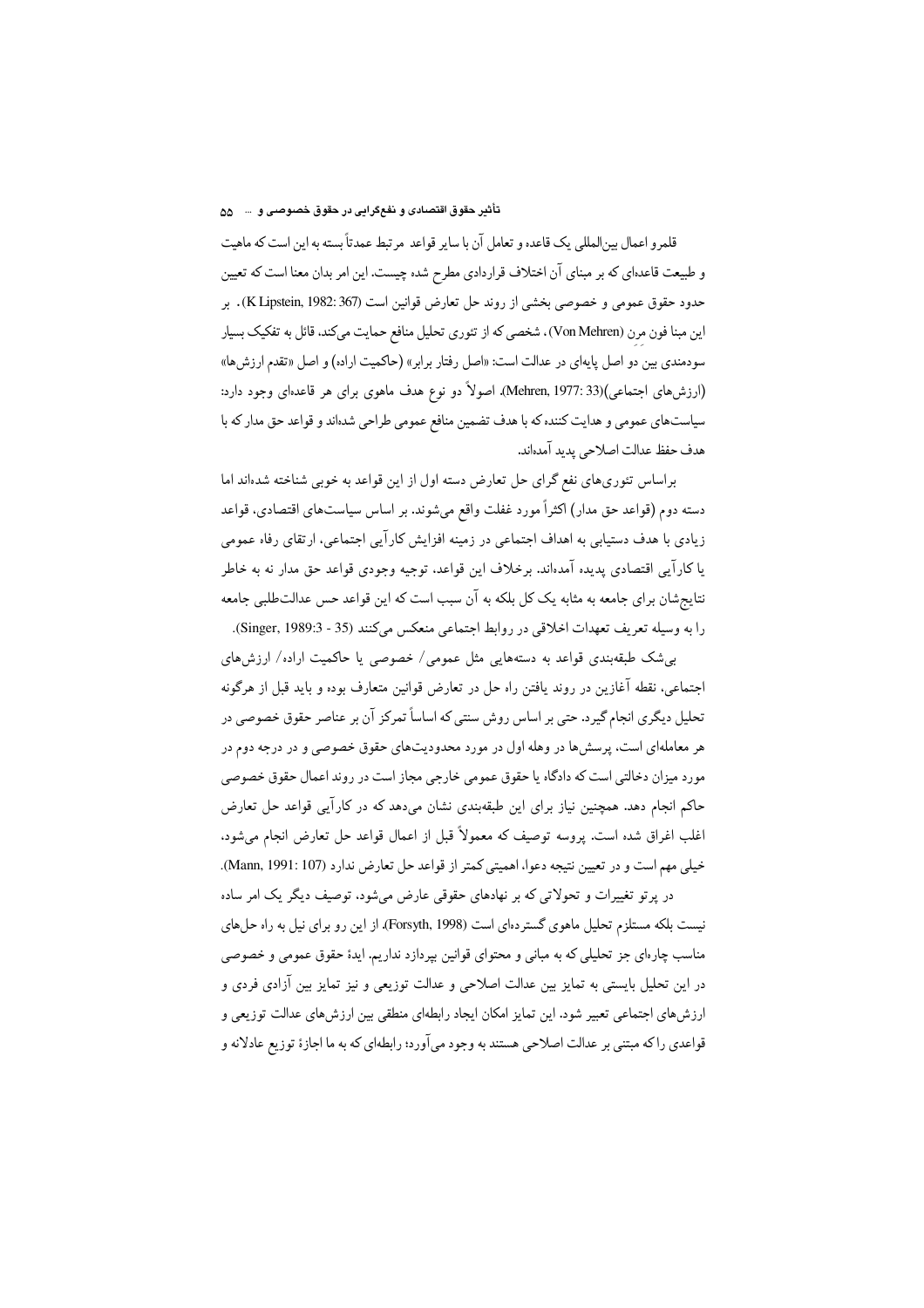جذب آثار اجراي قواعد منبعث از عدالت توزيعي را خواهد داد. با وجود اين به رغم به حساب آوردن آثار حقوق عمومي، اساس رابطه قراردادي همچنان معتبر و مستقل از ملاحظات اجتماعي مد نظر قرار خواهد گرفت. قطعاً تئوري،اي تعارض قوانين نمي توانند نسبت به اين تحول بي تفاوت بمانند. استفاده از این استدلال در جایی که اصل آزادی طرفین اولویت داشته و اهداف اجتماعی بسیار منعطفتر و قابل تطبیق بر قراردادهای بینالمللی هستند، مفیدتر خواهد بود (Jones, 1999). به دلیل این که عدالت توزیعی و اصلاحی دخیل در یک رابطه قراردادی بین|لمللی ضرورتاً متعلق به یک جامعه سیاسی نخواهد بود، ثنويت مذكور ارزشي بسيار بنيادين خواهد داشت (Singer, 1991 ).

بنابراین به نظر می رسد راه حل مناسب، نظامی باشد که تا جایی که برای عدالت اصلاحی یا حاکمیت اراده طرفین ممکن است، در پی پیش بینی پذیر کردن «برنامهریزی خصوصی» و «توقعات متعارف طرفین» باشد و با استفاده از یک متدلوژی عینی در سنجش منافع عمومی، شناخت حد مشروع بین|لمللی منافع عمومی را تسهیل کند (Nygh, 1995). بنابراین آن چه در این جا در بستر عدالت اصلاحی مطرح است. صرفاً ارتباط معقول بین قرارداد و یک کشور نیست بلکه مهم این است که این ارتباط معقول تا چه میزان «رضایت و تسلیم طرفین به آن قانون». «برنامهریزی خصوصی» و «توقعات متعارف طرفین» و «اتکای معقول و متعارف طرفين» به آن را نشان مىدهد (Shapira, 1970: 85-92). قطعاً اين رويكرد با مفاهيم جاری و معاصر از حقوق هماهنگ است اما ممکن است به خاطر این که نتوانسته است در انجام وظیفه دشوار تعیین سیاستهایی که مبنای قاعده حقوقی است یک تکنیک عملی ارائه دهد. مورد انتقاد قرار گیرد. از آن جا که سیستمی که مبتنی بر صلاحدید و تصمیمگیریهای خاص و ویژه است دچار نقصهای جدي چه از جهت عدالت توزيعي و چه از جهت عدالت اصلاحي است، جست و جو براي قواعد و ثبات امري غير قابل اجتناب است (Reynolds, 1997). به نظر مي رسد ما با يک معضل مواجهيم. آيا بايد دوباره قواعد خشک و سریع|لنتیجهای را مطرح کنیم که نتایج ناعادلانه به بار آورده و تقلب نسبت به قانون را تشویق کرده و منافع عمومی را در نظر نمیگیرند یا باید یک روش ناهمگون تر را برگزینیم؟ مدافعین تحلیل منافع پاسخ دادهاند که ایجاد یکنواختی، مخصوصاً وقتی معلوم شود چنین چیزی اصولاً امری واهی است. برای تن دادن به نتایج غیرمعقول کفایت نمیکند.(Posnak, 1988)

## نتيجەگير ي

قواعد سنتبی حل تعارض قوانین که از ابتدای تاریخ ظهور ملتها وجود داشتهاند. حتبی در بی طرفانهترین نوعشان به مثابه نشانی از حاکمیت تلقی میشوند. بنابراین در جهانی که تنظیم فعالیتهای فرامرزی و در نتیجه صلح، ثبات و عدالت بدون قواعد مشخص، یعنی قواعد حل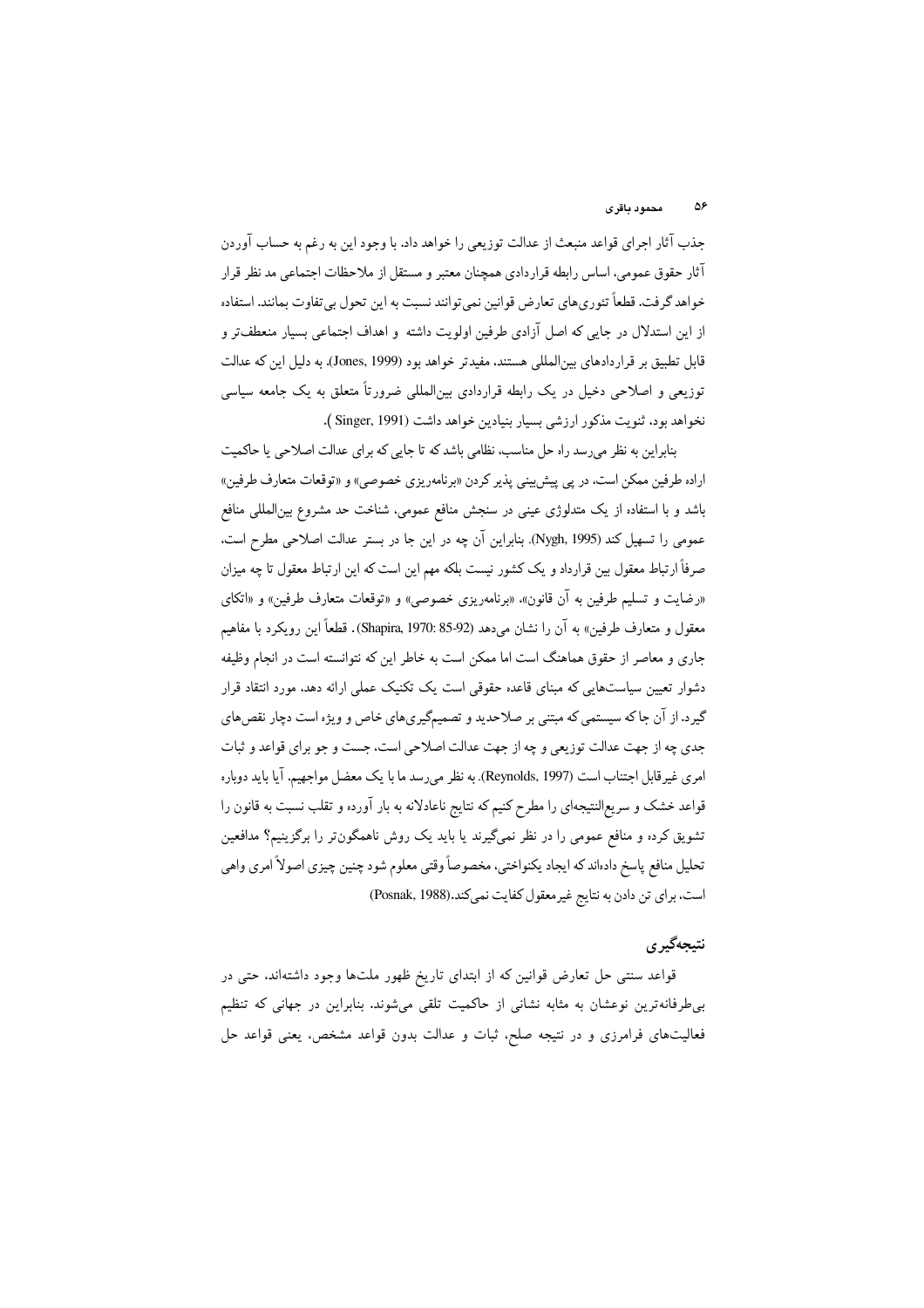تأثير حقوق اقتصادي و نفعگرايي در حقوق خصوصي و … ٥٧

تعارض قوانین، دستیافتنی نیست، این قواعد نظامهای حقوق ملی را در کنار یکدیگر جمع کرده و گرد هم میآورد. با این حال تغییرات فراوانی که هم در عرصه روابط بین|لمللی و هم در صورت و محتوا و قلمرو اعمال حقوق ماهوي رخ داده، بازنگري در نظامهاي حل تعارض قوانين را الزامي ساخته است.

قواعد تعارض قوانین از آغاز پیدایش خود در قرون وسطی، در بند شکلگرایی و ساختارهایی خشک بودهاند. همین امر علت مقاومت این قواعد در برابر وجدان عمومی و ارزش های ماهوی و شکست این قواعد در هماهنگی با پیشرفتها و توسعههای یاد شده را نشان میدهد. به ویژه روند تخصصی شدن قواعد حقوقی و تعقیب ارزشهای رفاه عمومی از طریق مکانیسم حقوق خصوصی، در صحت اعمال عام قواعد حل تعارض تردید ایجاد کرده و منادی نظم نوین جهانی است که در آن قواعد سنتبي حل تعارض تقريباً غيرقابل دفاعند. به خصوص نقش روزافزون قواعد حقوق اقتصادي در دعاوی خصوصی، ناکارایی نظامهای شکلی مانند نظام تعارض قوانین را که بر این فرض استوارند که حقوق ماهوی ملی، خصوصیتی انتزاعی، خصوصی و غیرسیاسی دارند، آشکار میسازد.

این حقایق سبب بازنگری و پایهریزی مجدد نظامهایی به درجات مختلف در سراسر دنیا شده است که در بعضی موارد قواعد حل تعارض را کاملاً رد میکند. امروزه، نظریههای فراوانی به نفع توجه به اهداف نهفته در بستر قوانین وجود دارد که رویکردی متداول است. روند حرکت به سوی رویکردی کمتر شکلی و مبتنبی بر عدالت ماهوی، تقریباً به طور جهانی پذیرفته شده است؛ هر چند میزان اعمال آن از کشوری به کشور دیگر تفاوت میکند. با وجود این و به رغم این پیشرفت. قلمرو تعارض قوانین همچنان تناقضهای نظری بنیادینی را در بطن خود دارد. فقدان تحلیل نظری جدی مشکل عمده در این نظام است. این مشکل مانع ظهور یک نظام تعارض قوانین سازگار و فراگیر و مناسب میگردد که به اهداف نهفته در بستر حقوق ماهوی در قالب اصطلاحات عدالت توزيعي و اصلاحي پاسخ گفته و با طبيعت متغير مسائل حقوقي خصوصي بين|لمللي قابل انطباق باشد. در دنیای مختلط امروز که هر دولتی منافع عمومی متفاوتی برای خود مقررکرده و برای خود از عدالت تصحیحی استانداردهای خاصی را دارد. نیاز به یک نظریه متعادل تر و فراگیر تر که طبق آن بتوان مسائلی چون حقوق و آزادیها و رابطه آن را با منافع عمومی و رفاه اجتماعی تحلیل کرد، یک موضوع ضروری است. ضعف بزرگ بیشتر نظریههای تعارض قوانین رایج این است که از دید حقوق بشری این نظامها در واقع به حفظ شکلگرایی یا نفع اجتماعی به بهای از دست رفتن آزادی و حقوق افراد اقدام میکنند.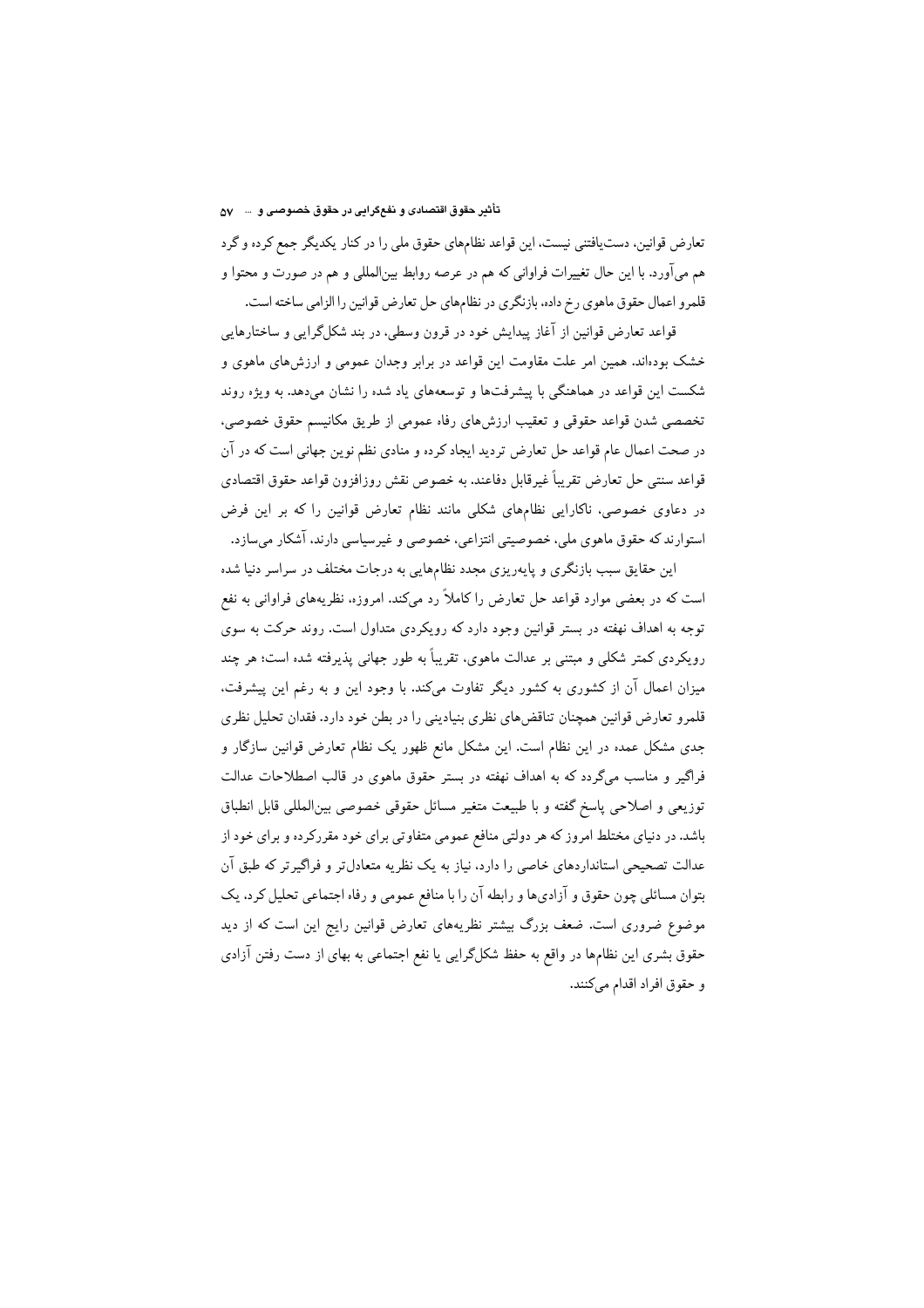منابع

- 1- Basedow J, **Private Law Effects of Foreign Export Control**, 27 GYIL, 1984.
- 2- Bermann G A, **Public Law in the Conflict of Laws**, 34 Supplements, the American Journal of Comparative Law, 1986.
- 3- Black V, "**Consumer Protection in the Conflict of Laws: Canada, the United States, and Europe**" in I Ramsay, Consumer Law in the Global Economy, Aldershot, 1997.
- 4- Blom J, **Choice of Law Methods in the private International Law of Contract**, 18 The Canadian Yearbook of International Law, 1980.
- 5- Brilmayer L, **Interest Analysis and the Myth of Legislative Intent**, 78 Michigan Law Review, 1980.
- 6- Brilmayer L, **the Other State's Interests**, 24 Cornell International Law J, 1991.
- 7- Carter P B, **Contract in English Private International Law,** 57 BYIL, 1987.
- 8- Cavers D F, **the Choice-of-Law Process**, University of Michigan**,** 1965.
- 9- Cohen E J, **the Objectivist Practice of the Proper Law of Contract**, 6 ICLQ, 1957.
- 10- Cook W W, **the Logical and Legal Bases of the Conflict of Laws**, Cambridge, Massachusetts, 1949.
- 11- Currie B, "**The Governmental Interest Methodology**", in W. Reese, M. Rosenberg & P Hay (ed.), Cases and Materials on Conflict of Laws, New York, 1990.
- 12- Currie B, **Selected Essays on the Conflict of laws**, 1963, Durham, N.C.
- 13- Currie B, **the Disinterested Third State**, 28 Law and Contemporary Problems.
- 14- Delaume G R, **Transnational Contracts Applicable Law and Settlement of Disputes,** New York, 1995
- 15- **Dicey and Morris on Conflict of Laws**, London, 1987 Vol. Dicey and Morris on Conflict of Laws, London, 2000, Vol. 2.
- 16- Dicey and Morris, **the Conflict of Laws**, 1987.
- 17- Fletcher I F, **Conflict of Laws and European Community Law: With Special Reference to the Community Conventions on Private International Law**, Amsterdam, 1982.
- 18- Forsyth C, **Characterisation Revisited: An Essay in the Theory and Practice of the English Conflict of Laws**, 114 The Law Quarterly Review, 1998.

Giuliano M & P Lagarde, Report on the Convention on the Law Applicable to Contractual Obligations, Official Journal 1980 C282/1.

- 19- Gramton R C, D P Currie and H H Kay (eds.), **Conflict of Laws**, Cases-Comments- Questions, St. Paul, Minn., 1981.
- 20- Graveson R H, **Philosophical Aspects of the English Conflict of Laws**, 78 The LQR
- 21- Hartley T C**, Mandatory Rules**, the Common Law Approach, 266 Hague Recueil 370, 1997.
- 22- Jackson D, "**Mandatory rules and rules of order Public**" in North (ed.), Contract Conflict: the EEC Convention on the Law Applicable to Contractual Obligations: A Comparative Study, Oxford 1982.
- 23- Jackson D, "**Mandatory rules and rules of order Public**" in North (ed.), Contract Conflict: the EEC Convention on the Law Applicable to Contractual Obligations: A Comparative Study, Oxford 1982.
- 24- Jaffey A J E, "**Choice of Law in Relation to Ius Dispositivum with**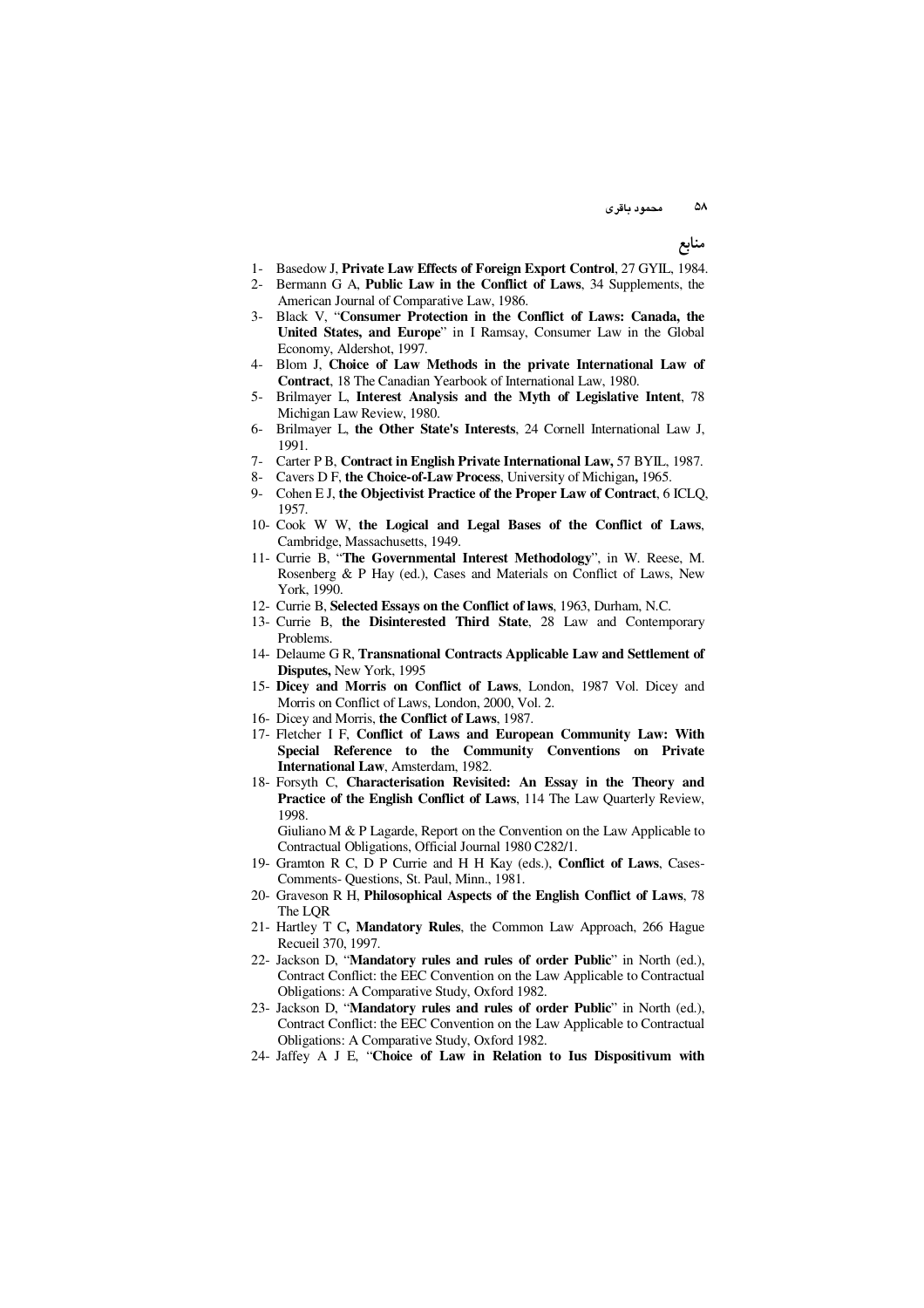تأثير حقوق اقتصادي و نفعگرايي در حقوق خصوصي و ٤٠٠٠ م

particular Reference to the EEC Convention on the Law Applicable to Contractual Obligation", in North (ed.), Contract Conflict: the EEC Convention on the Law Applicable to Contractual Obligations: A Comparative Study, Oxford 1982.

- 25- Jaffey A J E, Essential Validity of Contract in the English Conflict of Laws, 27 ICLQ, 1974.
- 26- Jaffey A J E. Introduction to the Conflict of laws. 1988. London.
- 27- Jaffey A J E, the Foundation of Rules for the Choice of Law, 2 Oxford Journals of Legal Studies, 1982.
- 28- Jaffey, the English Proper law Doctrine and the EEC Convention, 33 ICLO, 1984.
- 29- Jones C, Global Justice: Defending Cosmopolitanism, Oxford, 1999.
- 30- Juenger F K, Choice of Law and Multistate Justice, Dordrecht, 1993.
- 31- Kay H H, A Defence of Currie's Governmental Interest Analysis, 215 (III) Hague Recueil, 1989.
- 32- Kay H H, Theory into Practice: Choice of Law in the Courts, 34 Mercer Law Review, 1983.
- 33- Kegel G, Private International Law: Fundamental Approaches, Ch. 3, Vol. 3, International Encyclopedia of Comparative Law 1-14, 1986.
- 34- Kegel G, the Crisis of Conflict of Laws, 112 (II) Hague Recueil, 1964.
- 35- Koppenol-Laforce M, "Definition of Private International Law", in M Koppenol-Laforce (ed.) International Contracts, London, 1996.
- 36- Kramer Larry, Rethinking Choice of Law, 90 Columbia Law Review (1990).
- 37- Lando O, Contracts, Private International Law, Ch. 24, Vol. 3, International Encyclopedia of Comparative Law, (1976); E Sykes and M Pryles, Australian Private International Law, Sydney, 1987
- 38- Lando O, Contracts, Private International Law, Ch. 24, Vol. 3, International Encyclopaedia of Comparative Law, 112 (1976)
- 39- Lando O, Some Issues relating to the Law Applicable to Contractual Obligations, 7 The King's College Law Journal, 1996-1997.
- 40- Lando O, the Conflict of Laws of Contracts, 189 (VI) Hague Recueil, 1984.
- 41- Lando O, the EEC Convention on the Law Applicable to Contractual Obligation, 24 CMLR, 1987.
- 42- Libling D F, Formation of International Contracts, 42 The MLR 1971
- 43- Lipstein K, "Conflict of Public Laws-Visions and Realities", in Festschrift fur Imre Zajtay, Tubingen, 1982.
- 44- Lowenfeld A F, Public Law in the International arena: Conflict of Laws, International Laws and Some Suggestion for Their Interaction, 63 (II) Hague Recueil, 1979.
- 45- Lowenfeld A, International Litigation and the Quest for Reasonableness, Oxford, 1996.
- 46- Maniruzzaman A, International Arbitrator and Mandatory public Law **Rules in the context of State Contracts:** An Overview 7 Journal of International Arbitration, 1990.
- 47- Mann F A, Conflict of Laws and Public Law;, 132 (I) The Hague Recueil,  $(1971)$ .
- 48- Mann F A, Proper Law and Illegality in Private International Law 18 **BYIL, 1937.**
- 49- Mann F A, the Legal Aspects of Money, Oxford, 1992.
- 50- Mann F A, The Proper Law in the Conflict of Laws, 36 ICLO , 1987
- 51- Mann F A, The Proper law of Contract-An Obituary, 107 LQR, 1991.
- 52- Morris J, The Proper law of a Tort, 64 Harvard Law review (1951)